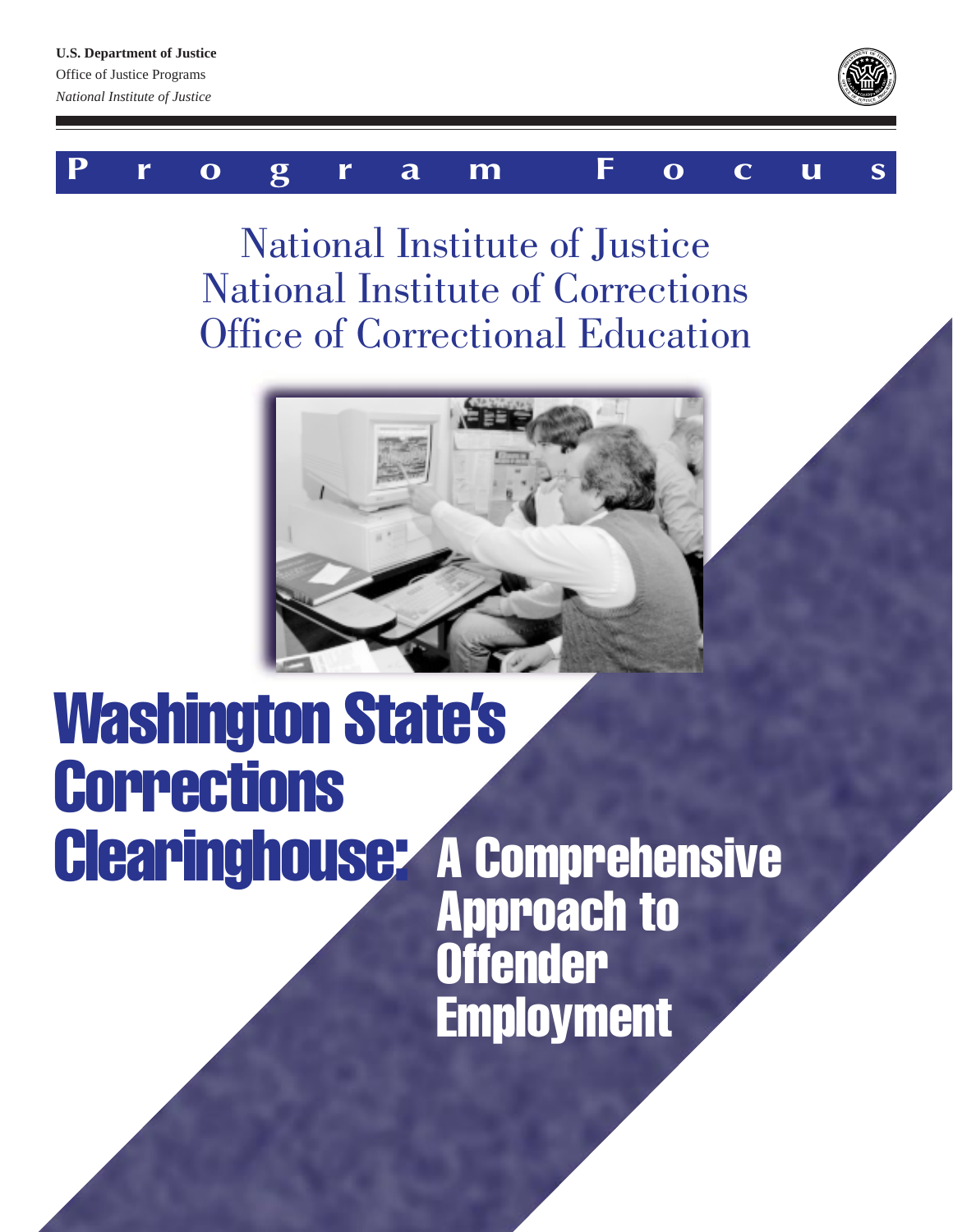# **Washington State's Corrections Clearinghouse: A Comprehensive Approach to Offender Employment**

*by Peter Finn*



*How are you doing? You're probably pretty busy, so I'll keep this kind of short.*

*Right now I'm working for \_\_\_\_\_\_\_\_. I'm getting \$6 an hour, but that will change soon. I'm quality control and packager for the tile made during the night shift. After 3 days on the job, my boss wanted to start training me for the lead. Translation: I'll have two or three people working for me in about another month. I personally hate supervisory positions because I don't like telling people what to do. I don't mind showing or teaching somebody, but this is too much!*

### **Highlights**

The Corrections Clearinghouse (CCH), a unit of the Washington State Employment Security Department, illustrates one State's rare commitment, dedication of resources, and demonstrated results in preparing offenders for the workplace and finding employment for ex-offenders. Founded in 1976, CCH has pursued an unusually broad range of strategies for achieving these goals, including:

- **Providing** some direct services (for example, teaching job readiness courses in prisons and contracting with communitybased organizations to provide job search assistance to ex-offenders).
- **Brokering** services available from other agencies (for example, bringing a community college and the State Department of Social and Health Services together to set up a for-credit college program that integrates job search assistance with substance abuse treatment for ex-offenders in recovery).

● **Coordinating** activities across agencies (for example, arranging for inmates to produce and distribute the statewide computerized Case Management Resource Directory).

CCH attempts to provide a continuum of services to prison inmates that begins with an employability assessment during incarceration and ends with job placement and ongoing assistance after employment. The program adds transitional program elements—from work ethics training to job search assistance—to meet the needs of different correctional institutions.

In fiscal year 1997–98, at least 3,080 inmates completed either a CCH employment or training activity available in 5 of the State's 15 institutions. Through contracts with communitybased organizations, CCH provided job search assistance to 1,312 ex-offenders in fiscal year 1996–97. The contracted community-based organizations helped place 776 of the 1,312 CCH clients (nearly 60 percent) in jobs at an average cost of \$276 per enrollee. After 45 days, 68 percent were still working on the job. Fifteen percent of 500 CCH clients who found employment had returned to DOC custody after 5 years, compared with a historic rate of 30 percent for all department releasees.

CCH also provides programs in all seven of the State's juvenile facilities and assists local jails in establishing jail industries and other employment training programs.

With an annual budget of nearly \$1.8 million from the Employment Security Department, CCH's efforts are enhanced by more than \$475,000 from DOC and more than \$600,000 from the State Department of Social and Health Services.

Although it may seem a daunting task to replicate such a multifaceted program, other jurisdictions can start by offering job preparation classes to inmates and job search services to ex-offenders—and then add CCH's other components over time. This incremental approach would be in keeping with CCH's own evolution and its current status as a work in progress.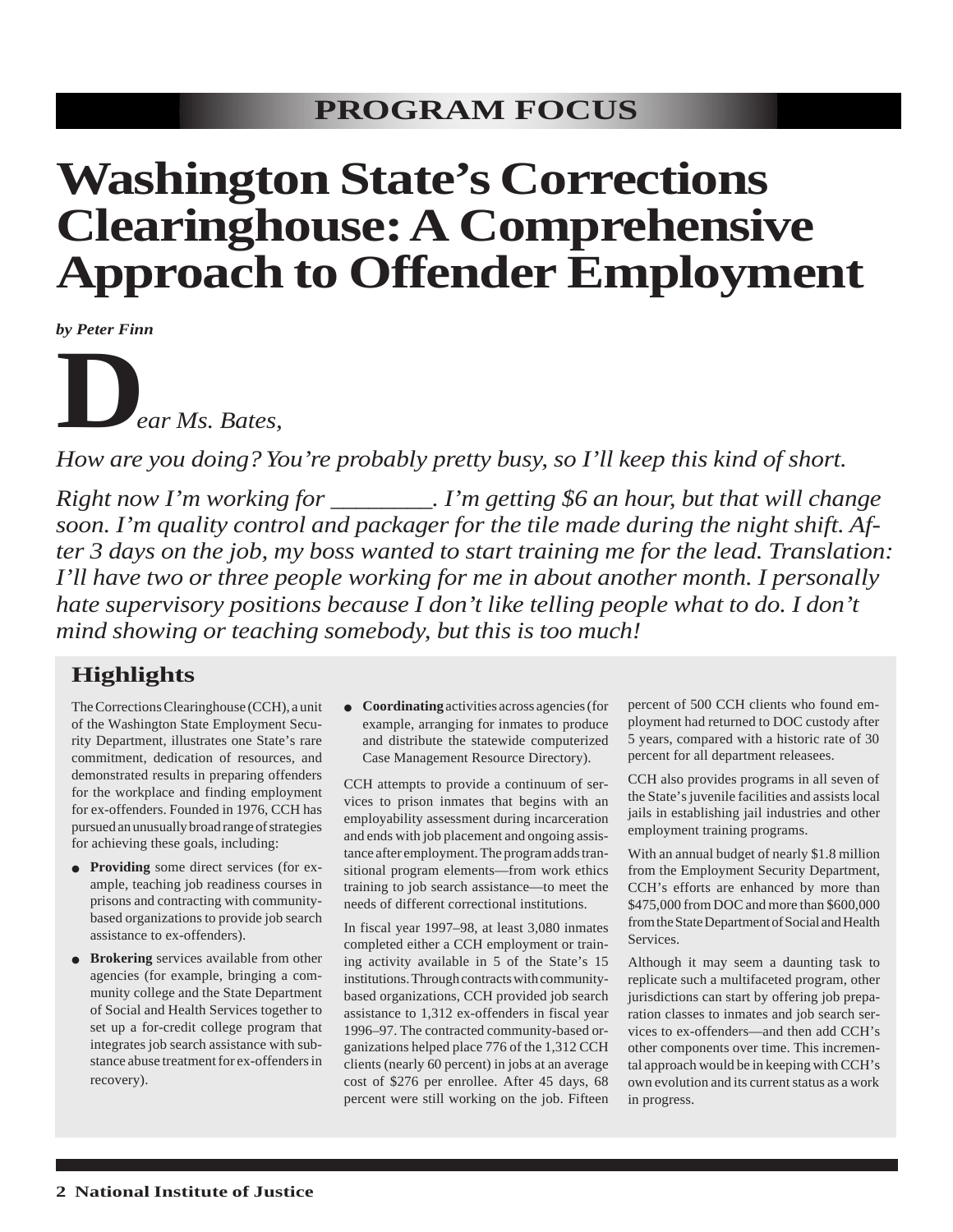*Now all this is under the assumption you remember who I am. I don't blame you if you don't (yeah, I've always had no selfesteem), but in case you do . . . I want to thank you for a few things. One, being able to find a job. I couldn't have done it without the knowledge you gave me. I beat out quite a few people for that job (by the way, I'm working 12 hours a day, 5 days a week). What you taught me is very valuable, and I'll use it for years to come. The other is for taking the time to sit and talk with me. No one has done that for me before . . . . It helped me tremendously to know that you cared enough to take the time and talk with me. I don't think you'll ever know what a positive impact you've had on my life. You've definitely made a difference in one life: mine. Again, THANK YOU! You have made a difference. Not a whole lot of people get that chance.*

*I have to go (I'm rather tired), but I'll remember you for the rest of my life. Take care and good luck!*

*—Letter from an ex-offender to Shawn Bates, Corrections Clearinghouse Employment Specialist*

In fiscal year 1996–97, Washington State had an average daily prison population of 12,677; more than 5,985 offenders were released from prison that year. The mission of the State's Corrections Clearinghouse (CCH), a branch of the Employment Security Department, is to work with correctional officials to provide services to motivate and enable these inmates and releasees—like the grateful ex-offender who wrote the letter above to secure employment instead of resuming a life of crime.

CCH has grown considerably over time, and it continues to change to meet new challenges and expand its operations. (See "The Corrections Clearinghouse Has a

Long History, but It's Still Evolving.") As of 1998, CCH was providing the following:

- **Direct services** in institutions and the community, such as vocational assessments, job preparation classes, and employment assistance.
- **Brokering services** such as bringing a community college and the State Department of Social and Health Services together to set up a for-credit

program that integrates job search assistance with substance abuse treatment.

● **Coordination services** such as arranging the production and distribution of a statewide computerized Case Management Resource Directory.

Following are examples of the activities CCH conducts, brokers, and coordinates. What is especially distinctive about CCH undertakings as a whole is how they

#### **The Corrections Clearinghouse Has a Long History, but It's Still Evolving**

The Corrections Clearinghouse (CCH) grew out of the decline of the Seattle area airplane manufacturing industry in the early 1970s. As part of a number of reemployment programs that were developed at the time to assist laidoff workers, the State legislature provided funding for the Employment Security Department to establish the Ex-Offender Work Orientation Program to help newly released inmates find jobs. Prison riots in the 1970s also contributed to the legislature's and the Department of Corrections' (DOC's) interest in expanding the education and training services available to inmates.

Based on the success of the work orientation program—and his experience as a former parole officer—the Deputy Assistant Commissioner of the Employment Security Department worked with the DOC Secretary in 1976 to formalize and expand the link between the two departments as the newly formed Corrections Clearinghouse.

CCH's original mission was simply to serve as a coordinating body for adult offenders being released from prison. Over time, CCH has expanded its mission to include the following:

- Providing services within corrections facilities (1985).
- Serving juvenile offenders (1989).
- Promoting the development of employment skills training for jail inmates (1994).
- Preparing youths sentenced as adults for employment in prison industries (1998).

According to Anthony Clarke, CCH's Program Manager, in its early years, the program's biggest challenge was working with DOC administrators and line staff to make preparing inmates for meaningful work after release a top corrections priority. CCH sought to promote employment training through a newsletter on developments in the corrections field, which Clarke edited from 1988 to 1992. CCH took a giant step forward in 1987 when Douglas Jacques, who had been DOC's Assistant Deputy Director for Security, became Director of CCH, because he could talk to correctional staff from their perspective—that is, with hands-on knowledge and recognition that programming had to be secondary to security. Clarke says: "Defining, delivering, and maintaining a continuum of services for all levels of corrections is now CCH's biggest challenge."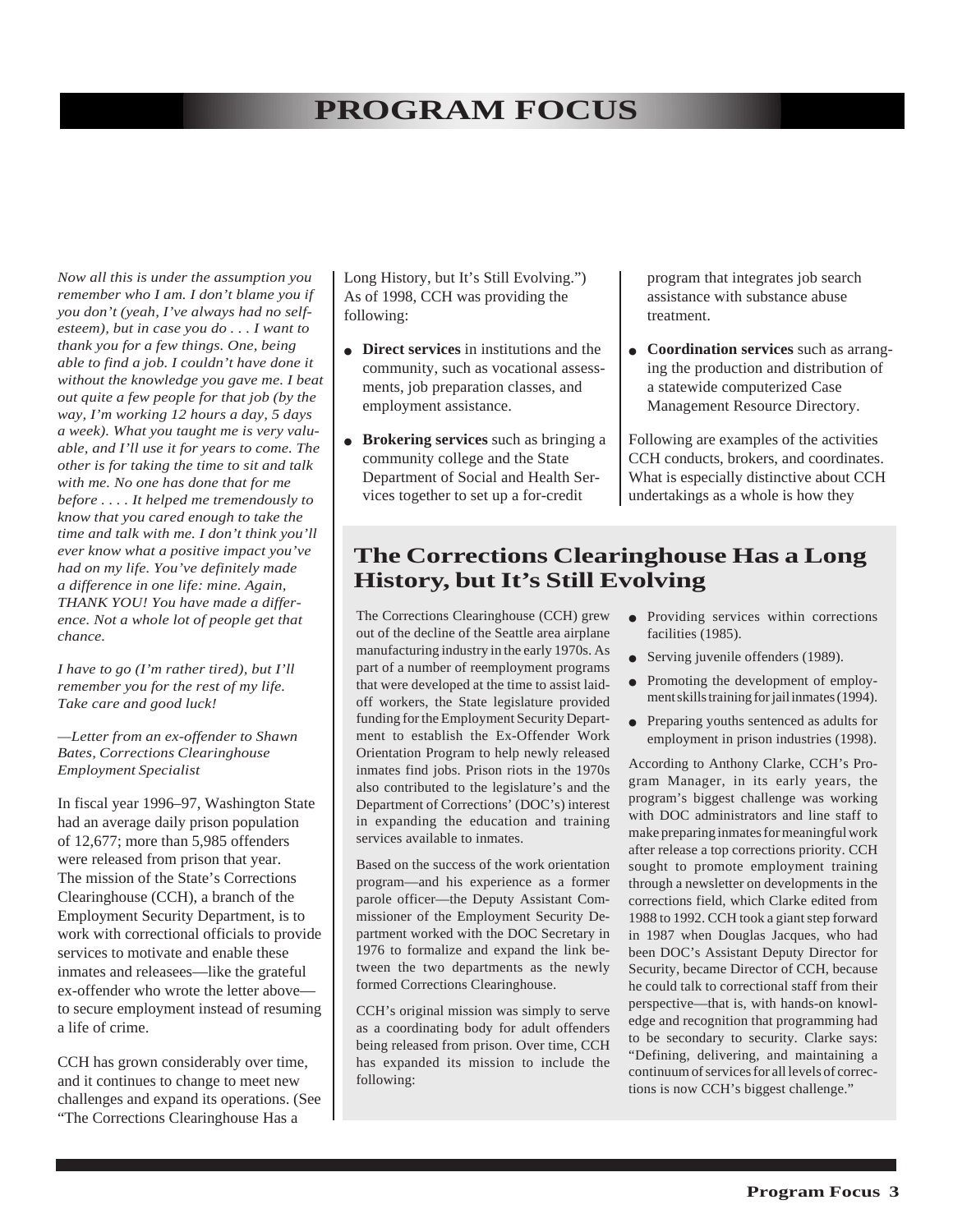create a *network* of State and local agencies capable of providing services that are generated and coordinated by a single entity—CCH.

At the same time, CCH attempts to provide a *continuum* of services beginning with vocational and work maturity assessments during incarceration and ending with job placements in the community. "Once these two pillars of program activities are in place," says Douglas Jacques, CCH's Director, "we add a variety of transitional program elements to meet the needs of different correctional institutions."

#### **Direct Service Delivery**

CCH's two principal forms of direct service delivery are the provision of institution courses and postrelease job search assistance. As of 1998, CCH had the resources and institutional interest to provide direct services in five adult and seven juvenile institutions. (See exhibit 1.)

#### **Adult institutions**

While community colleges focus on providing basic and special education services in Washington State prisons and CCH concentrates on providing employmentrelated services, potential for overlap in providing transition services exists. As a result, the Department of Corrections (DOC) requires that staff from CCH, the colleges, and facilities decide together what courses CCH will offer at each institution to provide continuity of services among the various providers. CCH includes these courses in its annual proposal to DOC. Based on available funding, DOC decides which courses to hire CCH to provide.

CCH staff in adult prisons offer several prerelease employment-related courses, including job dynamics and transitional employment. (See exhibit 2.) CCH staff also offer vocational assessments at one facility and industrial safety courses in two facilities to inmates participating in correctional industries or institutional work programs. Worksite supervisors use the assessment results to make institutional job placement decisions. For example, in deciding which inmates to accept into their programs, the vocational upholstery trainer at one facility relies in part on the results of a CCH-administered test that measures manual speed and dexterity and spacial relations, while the optical program instructor uses the results of a CCH test that shows whether inmates can work with negative numbers so they can read eyeglass prescriptions.

In addition to offering courses, CCH staff help inmates obtain Social Security cards, State identification cards, and other documents, as well as helping them register with JobNet, the Washington State job bank. (See "Prerelease job search assistance.") Inmates talk enthusiastically about the courses. According to a student in the transitional employment class at the Tacoma Pre-Release Center:

At first, I felt the course was something I had to go through. But it turned out to be very informative; now I feel I can get a job. Before, I felt no one would hire an ex-offender. Filling out the job application was the most useful part, especially learning how to describe my qualifications. If I'd done it on my own, I would just have said, "maintenance work." I learned how to expand on my background and skills in ways employers would find attractive.

At the Washington Corrections Center for Women, CCH offers an unusual transitionto-trades initiative tailored to women offenders. After initial assessments and job readiness preparation by the CCH staff member in the women's institution, inmates are placed in various industry work assignments. To ensure the inmates succeed on the job, the CCH staff member leads them in classes that focus on working with supervisors, arriving on time, and related issues.

The trades initiative includes the following two innovative programs intended to enhance job knowledge and skills in nontraditional trades for women:

- **Women's apprenticeship program.** Capitalizing in part on his background as a journeyman meatcutter, CCH Director Jacques persuaded three unions—carpenters, laborers, and ironworkers—to fund and staff a preapprenticeship program for inmates in the women's correctional center. Women who successfully complete the Trades-Related Apprenticeship Coaching program are guaranteed union membership in one of the unions, thereby improving their chances of being hired after release. CCH also arranged for meetings that resulted in the unions training mentors to help the women succeed after release—for example, by providing guidance on how to deal with troublesome male coworkers. The prison also agreed to establish a recreation program to help women increase their upper body strength because it will aid them in the work.
- **Community service work crews.** The institution offers minimum security inmates offsite employment (for 40 cents an hour) on community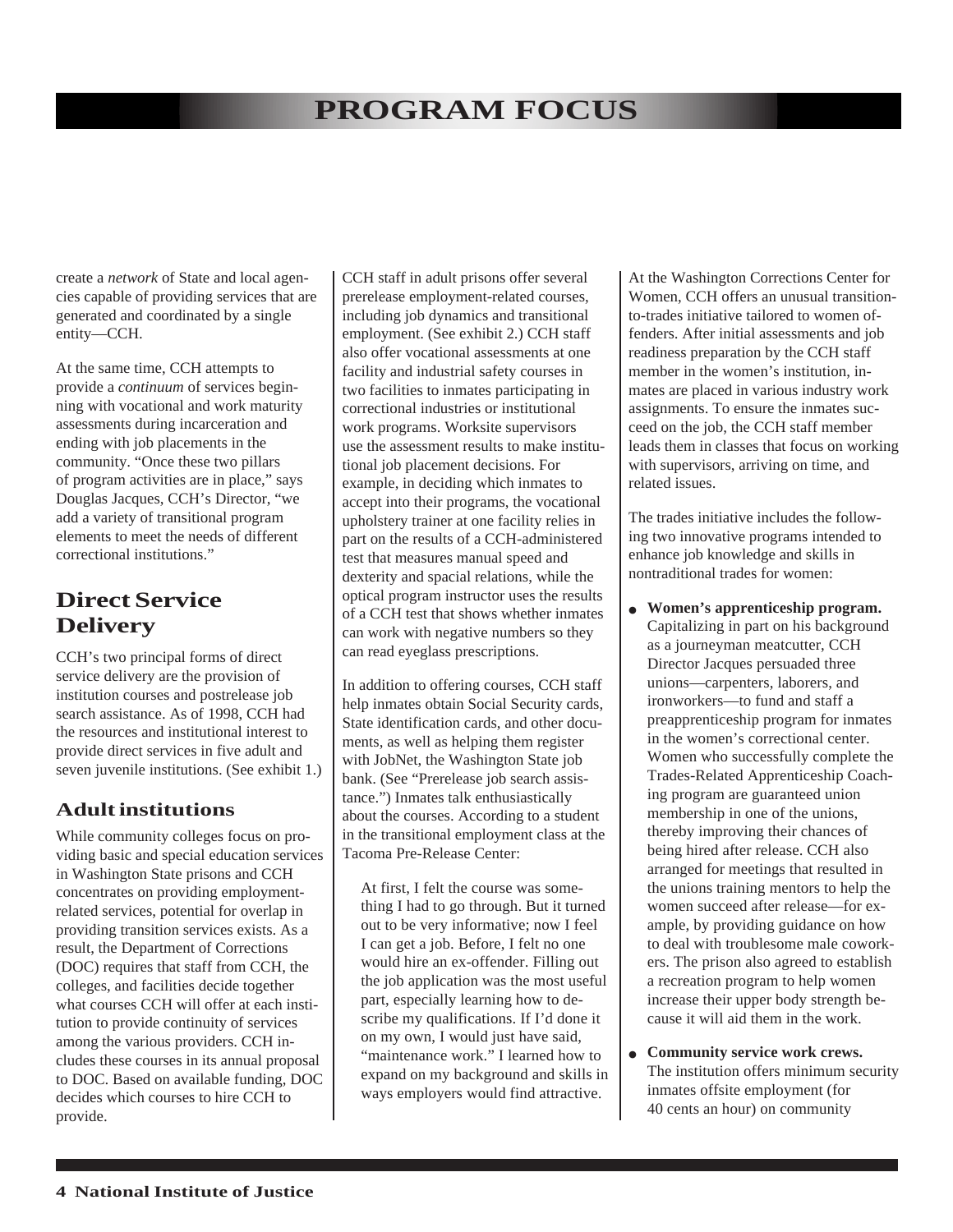service crews that have refurbished low-income elderly housing, collected toys from donors and wrapped and prepared them for distribution, set up and removed Christmas lights and decorations at the zoo, and cleaned highways and illegal dump sites. The CCH staff person in the institution develops the jobs, schedules the crews, approves the sites, and supervises the custody staff who escort the crews.

#### **Juvenile institutions**

The Washington State Department of Social and Health Services Juvenile Rehabilitation Administration contracts with CCH to provide employment preparation

services to incarcerated juveniles. Juvenile institution managers choose from a menu of services CCH offers, which includes:

- Career awareness classes.
- Classes integrating employability and academic skills.

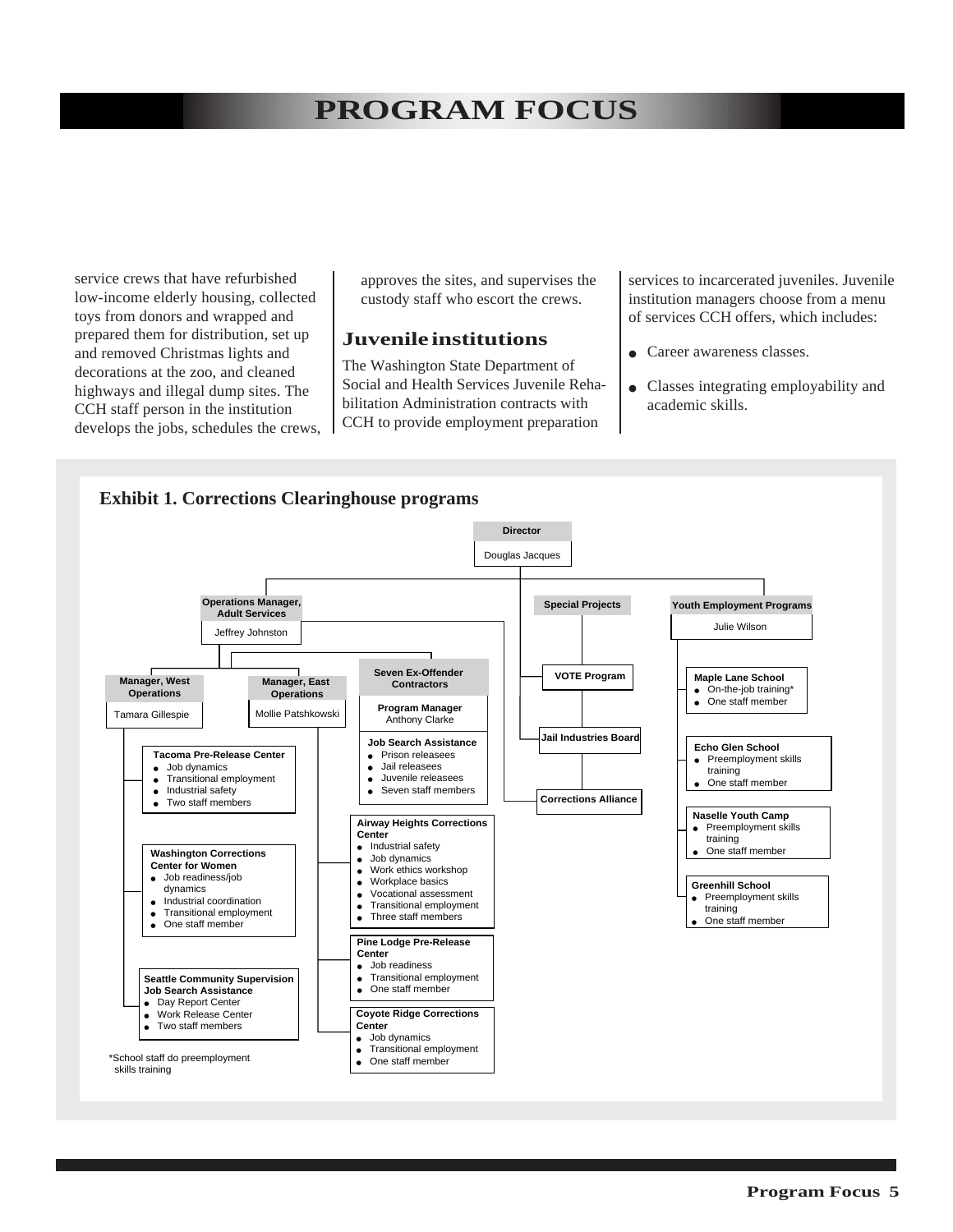- Vocational testing.
- Employment preparation classes (work search techniques, résumé writing).
- Work maturity and work ethics classes.

CCH also has developed creative apprenticeship programs in some juvenile facilities. (See "Juveniles Develop Marketable Skills—and Give Back to the Community.") However, CCH's most requested service is to assess each juvenile's employability and develop a portfolio containing an employability development plan outlining the offender's needs and a service strategy for meeting them. CCH staff train both the juveniles and their institutions' education and training staff to use the portfolio as a case management tool for tracking and updating what inmates need to do to become employable (e.g., enroll in a General Equivalency Diploma (GED) preparation program).

#### **Prerelease job search assistance**

CCH offers job search assistance to inmates in some adult and juvenile institutions even before they are released. At five prisons, CCH instructors register their students with the Employment Security Department, enabling them to access the department's JobNet computerized job databank so they can get job leads while still in prison. Shawn Bates, CCH's Employment Specialist at Coyote Ridge Corrections Center, gives each student four leads. During the last hour of her half-day prerelease refresher course, she encourages them to call the leads from the institution for appointments. Louis Montano, the CCH Employment Specialist

|                                                   | <b>Courses Offered</b>                                                                                             |                          | <b>Assisted Inmates to</b><br><b>Secure Documents</b> |                                                    |
|---------------------------------------------------|--------------------------------------------------------------------------------------------------------------------|--------------------------|-------------------------------------------------------|----------------------------------------------------|
| <b>Facility</b>                                   | Course                                                                                                             | <b>Graduates</b>         | <b>Social</b><br><b>Security</b><br>Card              | Driver's<br>License/State<br><b>Identification</b> |
| Tacoma Pre-Release<br>Center                      | • Transitional Employment<br>· Job Dynamics/Industrial<br>Safety                                                   | 503<br>302               | 380                                                   | 576                                                |
| <b>Washington Corrections Center</b><br>for Women | • Transitional Employment<br>• Job Dynamics                                                                        | 62<br>591                | $\Omega$                                              | 162                                                |
| Airway Heights<br><b>Corrections Center</b>       | <b>Transitional Employment</b><br><b>Vocational Assessment</b><br>Job Dynamics<br>$\bullet$<br>• Industrial Safety | 233<br>334<br>662<br>436 | 777                                                   | 524                                                |
| Pine Lodge<br>Pre-Release Center                  | • Transitional Employment                                                                                          | 626                      | 157                                                   | 113                                                |
| Coyote Ridge<br><b>Corrections Center</b>         | <b>Transitional Employment</b><br>$\bullet$<br>• Job Dynamics                                                      | 275<br>698               | 178                                                   | 141                                                |
| <b>TOTAL</b>                                      |                                                                                                                    | 3,080*                   | 1,492                                                 | 1,516                                              |

#### **Exhibit 2. Corrections Clearinghouse prison course enrollments in fiscal year 1997–98**

\* The same inmate could have enrolled in and completed more than one course at each institution. As a result, to avoid double counting program completers, this figure represents the sum of the most well-attended course at each institution.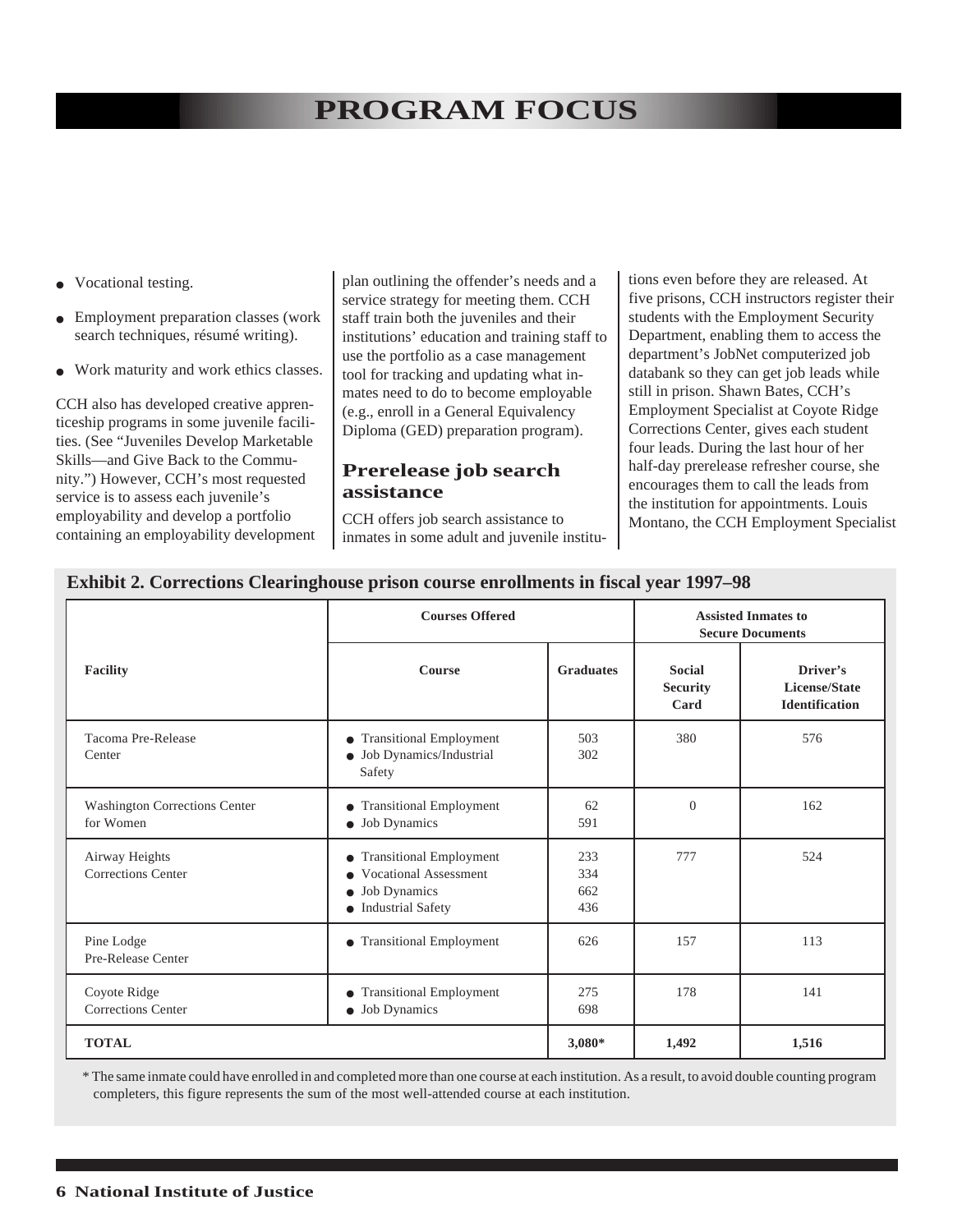at Airway Heights Corrections Center, tells the story of Joe:

Joe hated the world when he came to my transitional employment class; he just wanted a place to mouth off. But he completed the class, so I told him to take the anger management class, too, which he did. He left here for work release a month ago. But first I set him up with three tree-topping services. I told him, "I'll dial and you talk." So he called from here and stammered through two or three trials. Finally, he got an interview and then ended up with three job offers. Now he's in work release earning \$11 an hour.

CCH staff may also provide adults and juveniles with a contact person at an Employment Security Job Service Center or at one of CCH's own Ex-Offender Work Orientation Program contractors.

#### **Postrelease job search assistance: The Ex-Offender Work Orientation Program**

CCH contracts with six community-based organizations and one Employment Security Job Service Center to provide job search assistance to adult and juvenile ex-offenders.<sup>1</sup> Known as the "Ex-O" Program, the seven contractors provide individual vocational assessments, job counseling, help with résumé writing and interviewing techniques, job search assistance, and the offer of ongoing postplacement services. The providers also are contracted to provide upgrades for clients—help them gain promotions that involve higher wages. (See "CCH Uses Performance-Based Contracts.") Ex-O counselors inform qualified clients when better jobs become available in other

#### **Juveniles Develop Marketable Skills and Give Back to the Community**

The Corrections Clearinghouse (CCH) has an unusual arrangement at Maple Lane School, one of Washington State's seven juvenile institutions. The school's superintendent and CCH agreed that the facility's basic education instructors, rather than CCH staff, could teach CCH's job readiness curriculum. CCH staff taught the instructors to integrate the curriculum into the institution's regular coursework for example, infusing résumé writing and completing job applications into English classes.

This approach freed Maple Lane's CCH instructor to establish with the local community vocational programs and job partnerships that could increase inmates' job readiness. The programs also incorporate restorative justice principles: Inmates give back services to the community as well as give half of their \$2 per hour wages for restitution and court costs. For example, Maple Lane's Weatherization Through Restorative Justice program is a partnership among the institution, the local school district, the Coastal Community Action

Program, the Bonneville (Dam) Power Administration, and CCH to teach on-the-job vocational skills to inmates who furnish weatherization services to elderly and low-income residents in the local community. Startup funding of \$28,839 (used mostly for purchasing small handtools) was provided through Maple Lane's education fund and several Federal and State agencies. CCH pulled the program together by resolving security issues, finding equipment, and solving logistical problems.

By summer 1997, 70 offenders had weatherized 19 homes. According to one student:

Six or seven of us go out in a group and work at least in pairs—for example, laying down plastic on floors. Since it requires teamwork, we learn to compromise. When I get out [of prison], I can show I have experience in the field. Besides, instead of watching TV or sitting in dull classes or my cell, I'm doing something interesting. My attitude changed—I do less arguing, I get along better with people.



*An inmate at Airway Heights Corrections Center talks with a service provider to update information in the Corrections Clearinghouse's Case Management Resource Directory about the organization's current services, eligibility requirements, and fees.*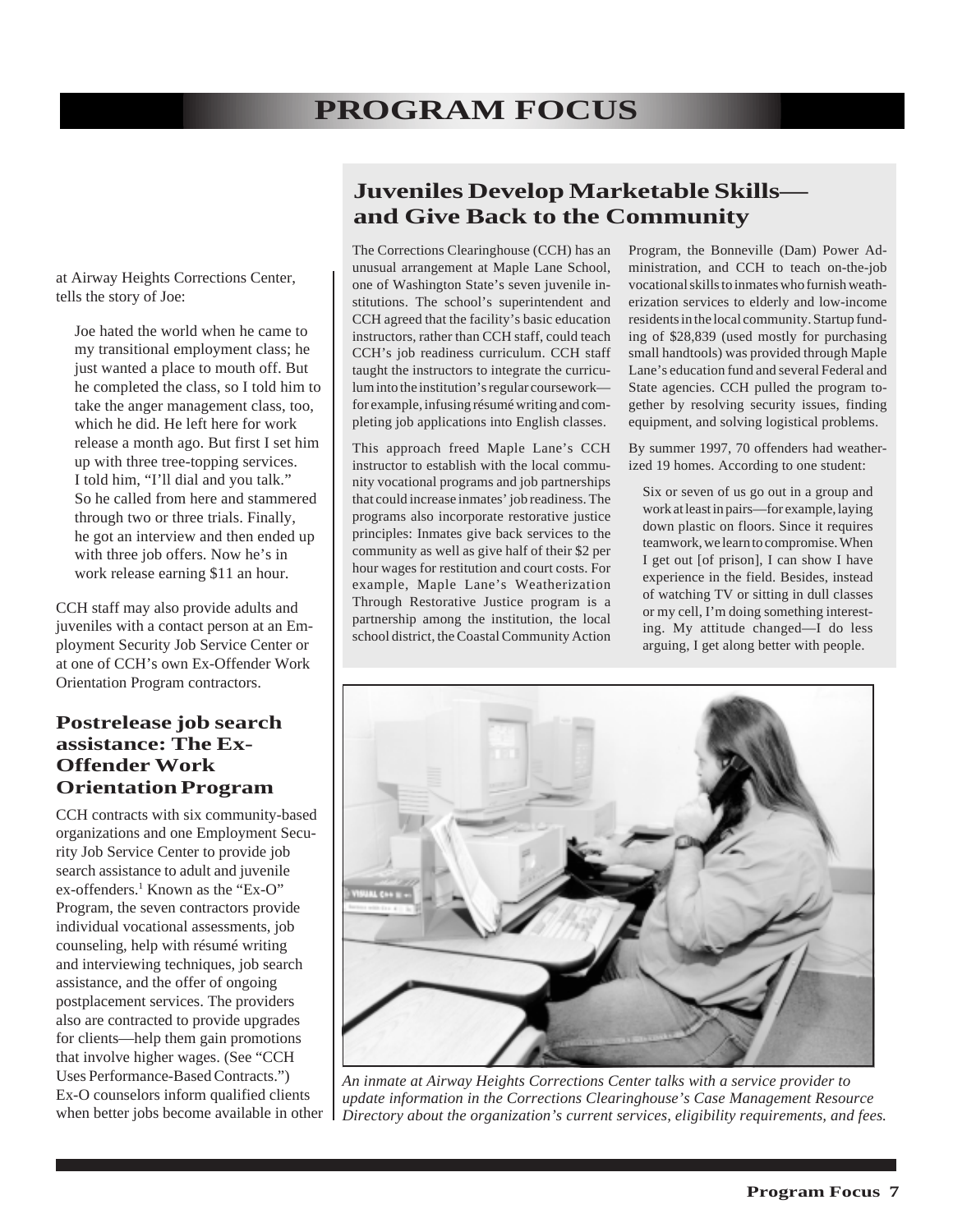companies and instruct them in how to ask for promotions from their existing employers.

Eligible clients include inmates under community supervision and unemployed ex-offenders who have been released within the previous 2 years. Referrals primarily come from community corrections (parole) officers, from work release and prerelease facilities, and by word-ofmouth (walk-ins).

CCH issues requests for proposals for Ex-O services every 2 years and awards the contracts on the basis of the bidders' track records and proposals. Each contractor is awarded between \$40,000 and \$50,000 per year to hire a full-time employment specialist and pay a portion of the organization's overhead.

Ex-O staff help clients secure a wide variety of jobs offering minimum- to professional-level wages. Jobs include roofing, landscaping, warehouse, restaurant, janitorial, health care, mechanical, and office work.

#### **System Change and Broker Services**

CCH brokers a number of services—that is, it acts as the agent for other groups to establish collaborative ventures. CCH staff telephone high-level administrators of two or more groups to explain that they have a common problem they can probably solve if they will meet together. CCH staff arrange a meeting among the groups and sometimes provide several hundred dollars in one-time travel expenses so they can begin working together. CCH staff may or may not attend or facilitate these meetings. The



*An inmate at Airway Heights Corrections Center works on aggregating information sent electronically to the prison from the seven Ex-O job placement contractors for inclusion in the Corrections Clearinghouse's MIS.*

#### **CCH Uses Performance-Based Contracts**

The Corrections Clearinghouse (CCH) negotiates performance-based contracts with six community-based organizations and one Employment Security Job Service Center to provide job search assistance to ex-offenders. If a contractor failed to meet its placement, retention, and upgrade goals, it would lose money. The contract stipulates: "Based on the quarterly monitoring review results, the [Employment Security] Department reserves the right to . . . withhold and reallocate monies from contractors who are not in compliance with their current contract program goals . . . ."

For example, one organization's Table of Monthly Program Projections, included in its annual contract, requires per month seven enrollments, six job placements, and, beginning

with month three of the contract, three upgrades. However, each contractor is guaranteed a minimum level of reimbursement regardless of its performance. Douglas Jacques, CCH's Director, explains why CCH emphasizes upgrades—defined as a pay increase and increased responsibility. "Because ex-offenders tend to take the first available job, which could be entry level, we want contractors to continue to work with clients in these low-paying positions to improve their employment situation."

What makes performance contracting possible is CCH's computerized management information system (MIS) that collects and presents monthly data on each contractor's performance. (See the MIS discussion under "Quality control.")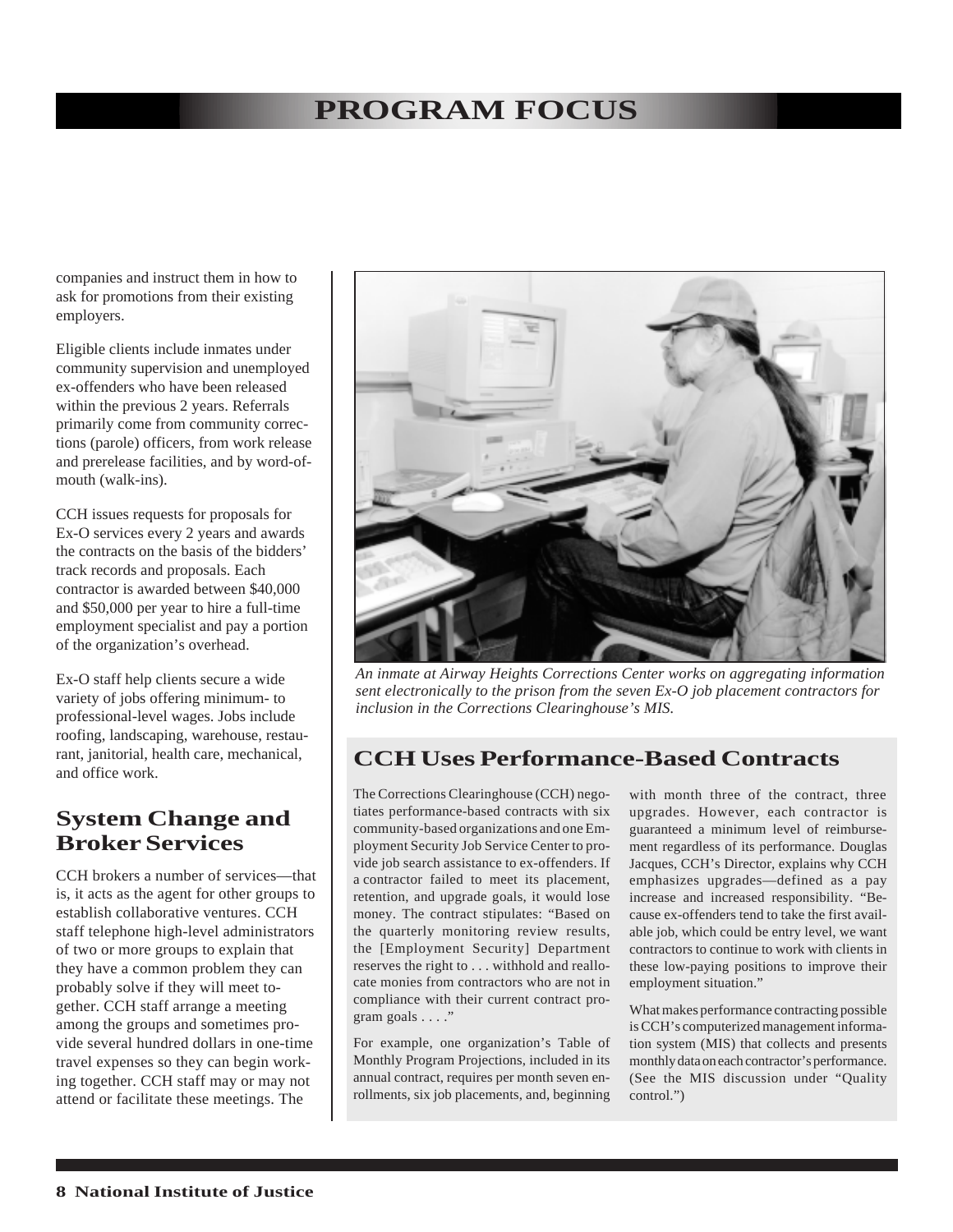following two undertakings exemplify CCH-brokered activities.

#### **Corrections Alliance**

The Carl Perkins Vocational Education Act of 1990 established a Federal program that allocates money to the States for education. In Washington State, the Workforce Education and Training Board receives and disburses the funds—\$20 million each year for kindergarten through grade 12 schools, and for community colleges.

The Act requires States to distribute at least 1 percent of their allocation to correctional education programs. However, the Workforce Board was unfamiliar with educational needs in prisons and jails. As a result, Jacques proposed setting up the Corrections Alliance, with broad representation of agencies and rehabilitation experts, to make the funding decisions for the \$195,000 annual Perkins set-aside.

Although Alliance members review proposals and decide which programs to fund, Anthony Clarke, CCH Program Manager, coordinates the Alliance's work, chairs its meetings, oversees the bid process, and administers the granting of funds. For example, in negotiating an Alliance contract with one county jail for the purchase of computers, he also negotiated for correctional staff to be trained in computer use so that they in turn could train inmates. He also included a provision that would allow released inmates to continue their training with the provider. As part of a contract to provide literacy training in another jail, Clarke negotiated for employers to come into the jail to help design the curriculum so inmates will learn those skills that the employers need, increasing the inmates' chances of being hired after

release. Clarke and Jacques have provided direct technical assistance to at least eight jails for developing inmate education and training curriculums and programs.

According to Jacques: "In most States, the 1-percent set-aside goes into the DOC budget, where it gets lost as a blip on the screen of total dollars. In Washington State, however, the Corrections Alliance uses the money to make a difference by distributing it to local agencies in an effort to promote systemwide change." The Alliance usually awards annual grants as seed money to six to eight organizations. For example, as a result of a \$10,000 Alliance grant to the Washington Council on Crime and Delinquency to introduce the State to the concept of jail industries, local sheriffs and police chiefs supported legislation in 1993 to create the Jail Industries Board. The Alliance then awarded a grant to the Jail Industries Board to help two counties establish jail industries. Since then, CCH and the Alliance have provided administrative and program support to the board's ongoing efforts to promote other jail industry startups.

#### **Vocational Opportunity Training and Education**

Vocational Opportunity Training and Education (VOTE) is a college program in Tacoma for ex-offenders who are in recovery from chemical dependency. County and nonprofit assessment centers funded by the Division of Alcohol and Substance Abuse within the State Department of Social and Health Services refer most of the individuals.

The VOTE program provides a 7-week return-to-work workshop that includes vocational interest and employability assessments, development of job search skills, daily job search activities, and assistance with enrolling in GED courses or adult basic skills training programs. Staff also provide counseling to address alcohol and other drug recovery issues. Participants become students at Pierce College, the 2-year institution in Tacoma where VOTE was launched, earning 10 college credits in psychology for completing the program.

CCH contributed to VOTE's initiation and success. Initially, the director of a local vocational program met with two administrators from Pierce College and from the Division of Alcohol and Substance Abuse to suggest the creation of a pilot job search program for recovering substance abusers. CCH staff found money for the pilot program in the Employment Security Department's budget to match contributions by the division and the college. CCH funded an educator to manage the pilot program and secure staff to teach the job search component. When the program proved successful, the agencies made it permanent. Currently, the program has six staff members, three of whom are program graduates. The manager, who has since become a CCH staff member but is paid by the Division of Alcohol and Substance Abuse, has implemented a similar program in Yakima and is establishing a third in Seattle.

A former student expressed sentiments similar to those of other program participants regarding VOTE's helpfulness:

VOTE helps you get where you want to go. They give aptitude tests and pass out labor market surveys and labor growth studies. I decided I wanted to do landscaping. I would never have known that landscaping was available to me except for the VOTE aptitude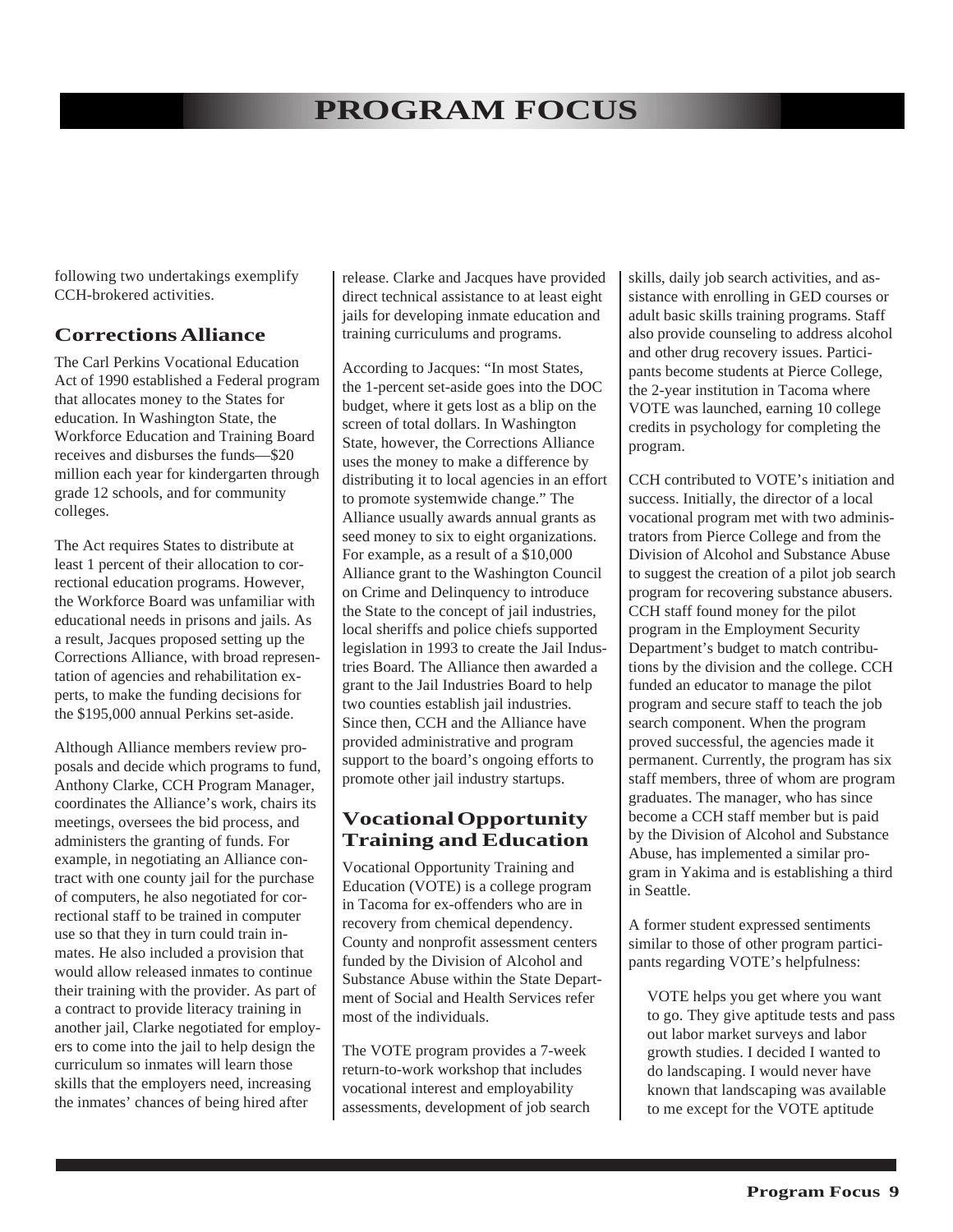test. I always thought landscaping was mowing lawns. I graduated from VOTE. Then I went to Tacoma Community College and got a degree in landscape management. VOTE got me into the school and helped me fill out an application for financial aid.

#### **Coordination Services: The Case Management Resource Directory**

CCH has coordinated numerous undertakings, but one in particular stands out: the Case Management Resource Directory. The directory is a listing of 2,500 resources in Washington—from free clothing to substance abuse treatment that people can use to steer clients to sources for needed help. Users can access the resources by county, ZIP code, or type of service. The directory is available for sale in hard copy and on disk. In addition to corrections employment specialists, welfare offices and vocational rehabilitation agencies use the directory.

The electronic version of the directory is available for Macintosh, DOS, and Windows® applications. After locating the specific resources a client needs, agency staff can print the information for the client. The photograph on the next page shows a screen from the disk displaying the kind of information the directory provides for each resource agency—name, telephone number, hours, fees, services and programs, eligibility requirements, and types of clients it serves.

In 1994, CCH staff arranged for Airway Heights Corrections Center administrators and the local college's inmate computer

instructor to create an electronic version of the directory. The instructor devised a prison industry program involving six inmates, directing them to:

- Design and write the computer software for the disk version of the directory.
- Integrate new resources into the directory by obtaining the names and addresses of organizations from telephone books and preexisting directories and mailing them forms requesting basic information about themselves.
- Proofread to ensure that resources are not duplicated in the directory.
- Update the entries quarterly by mailing or faxing requests for changes of address and services to each resource listed in the directory. "We get a good response on the updates," one inmate reports, "because there is no charge for being listed and it's a good way for providers to get clients."
- Test a pilot system in which inmates call (rather than write) programs listed in the directory to obtain updated information about their services.
- Staff the toll-free telephone and fax lines for ordering copies, receiving updates, and adding resources.
- Design and print a brochure advertising the directory.
- Fill orders for the directory, including tracking the orders and packaging and shipping the directory. (The printing is contracted to another Washington State prison that has a printing department.)

Inmates who work on the directory report that they feel they are doing something positive for other inmates and the community. As a result, CCH staff feel the inmates' efforts fit nicely with the principles of restorative justice—repaying the community as a whole for their crimes—as well as providing a service to other inmates.

CCH charges \$25 for the hard copy of the directory and \$20 for the four quarterly (updated) disks. Corrections agencies receive the directory for free. As of mid-1997, CCH had received 433 orders for the hard copy and 132 orders for the disk (excluding free copies distributed to Ex-O contractors and others). The \$11,630 CCH received in sales in 1997 offset the costs for production and distribution. In addition, the directory is currently being converted into a program that will allow other jurisdictions to customize it to build their own resource directories. (See "Directory Will Be Available Nationwide.")

#### **Organization, Staffing, and Costs**

CCH has a total of 23 professional staff members, including:

- Six administrative staff members.
- Two regional operations managers.
- Eight employment specialists in five adult prisons.
- Four employment specialists in seven juvenile facilities.
- Two employment specialists in a day reporting and work release center.
- One contract testing manager.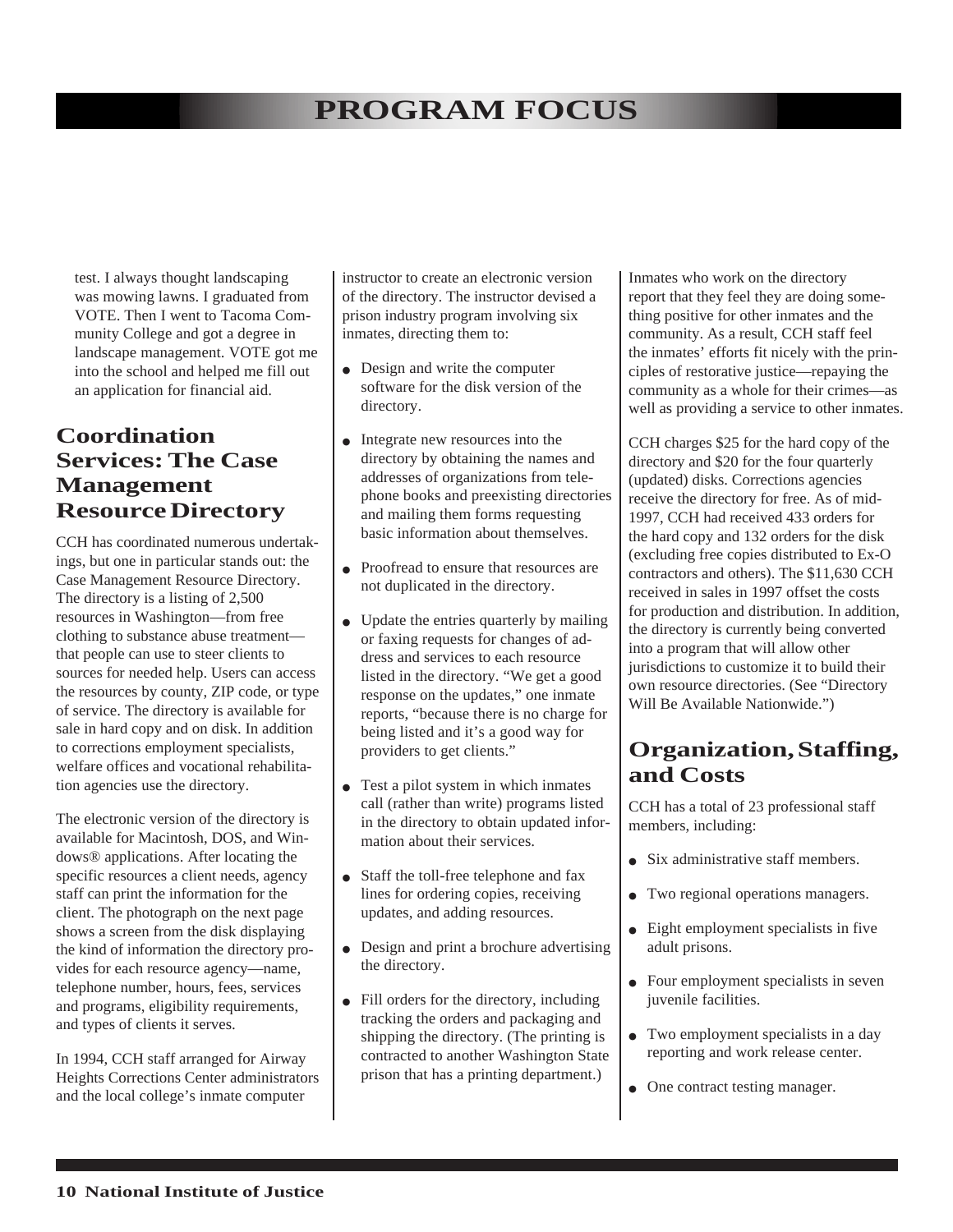Exhibit 1 shows the interrelationships among the staff. Douglas Jacques, as Director of CCH, focuses on efforts to place or expand CCH programs in prisons, jails, and juvenile facilities. "I try to knock down barriers, whether they are institutional objections to hosting a CCH program or difficulty obtaining funding," Jacques says. Other staff share responsibility for program implementation.

#### **Quality control**

How does CCH exercise quality control over such a multifaceted and geographically dispersed program? The program has two full-time regional operations managers—Mollie Patshkowski and Tamara Gillespie. Each handles half of the State, visiting each institution in her region at least weekly to talk with staff, prison administrators, and inmates and periodically observing classes. According to Stephen Ringo, an instructor at Pine Lodge Pre-Release Center: "Mollie visits me, looks through my enrollment forms to see if they are accurate and complete, checks some completed student résumés, and makes sure the data I have turned in match the data in my files. The regional staff and Doug [Jacques] have also sat in on my classes." Patshkowski and Gillespie report to Jeffrey Johnston, CCH's Operations Manager. Known as the "Traveling Man," Johnston also visits program sites, dropping in on classes unannounced.

CCH encourages institutional personnel to report any problems with CCH staff. In fact, Anthony Clarke says: "It is usually DOC staff who warn us of a problem staff member." For instance, an institution staff member's reports of inmate complaints about a CCH instructor led to the person being fired after further investigation.



*A computer screen from the Corrections Clearinghouse's Case Management Resource Directory provides detailed information about a health care organization, such as location, hours of operation, fees, and services.*

### **Directory Will Be Available Nationwide**

In 1997, the National Institute of Corrections (NIC) provided funding to CCH (which in turn has collaborated with the Institute of Extended Learning, the Community College of Spokane, and Airway Heights Corrections Center) to convert the Case Management Resource Directory into a computer program that States, counties, or any other geographic areas could customize for their jurisdictions using inmate labor. The generic version will enable other

prisons and jails to provide additional inmate training and work opportunities, while at the same time providing a valuable public service. Upon completion of the 18-month project, NIC's Office of Correctional Job Training and Placement expects to seek funding to provide technical assistance to State and local correctional systems wanting to implement the system.

To monitor Ex-O contractor performance, Johnston uses a five-page checklist to review a sample of ex-offender files from randomly selected contractors to ensure they are following established procedures. He also calls 3 percent of contractor clients annually to ask about their satisfaction with the services they received. On one occasion, Johnston discovered through these personal surveys that an Ex-O employment specialist was lying about

finding jobs for clients; the person was fired.

CCH conducts an annual review of Ex-O contractor files, including comparisons of provided services billed on invoices with those listed in client records in the database. Staff are also planning to call a sample of employers each year to verify that they have hired the clients Ex-O contractors reported they placed in jobs.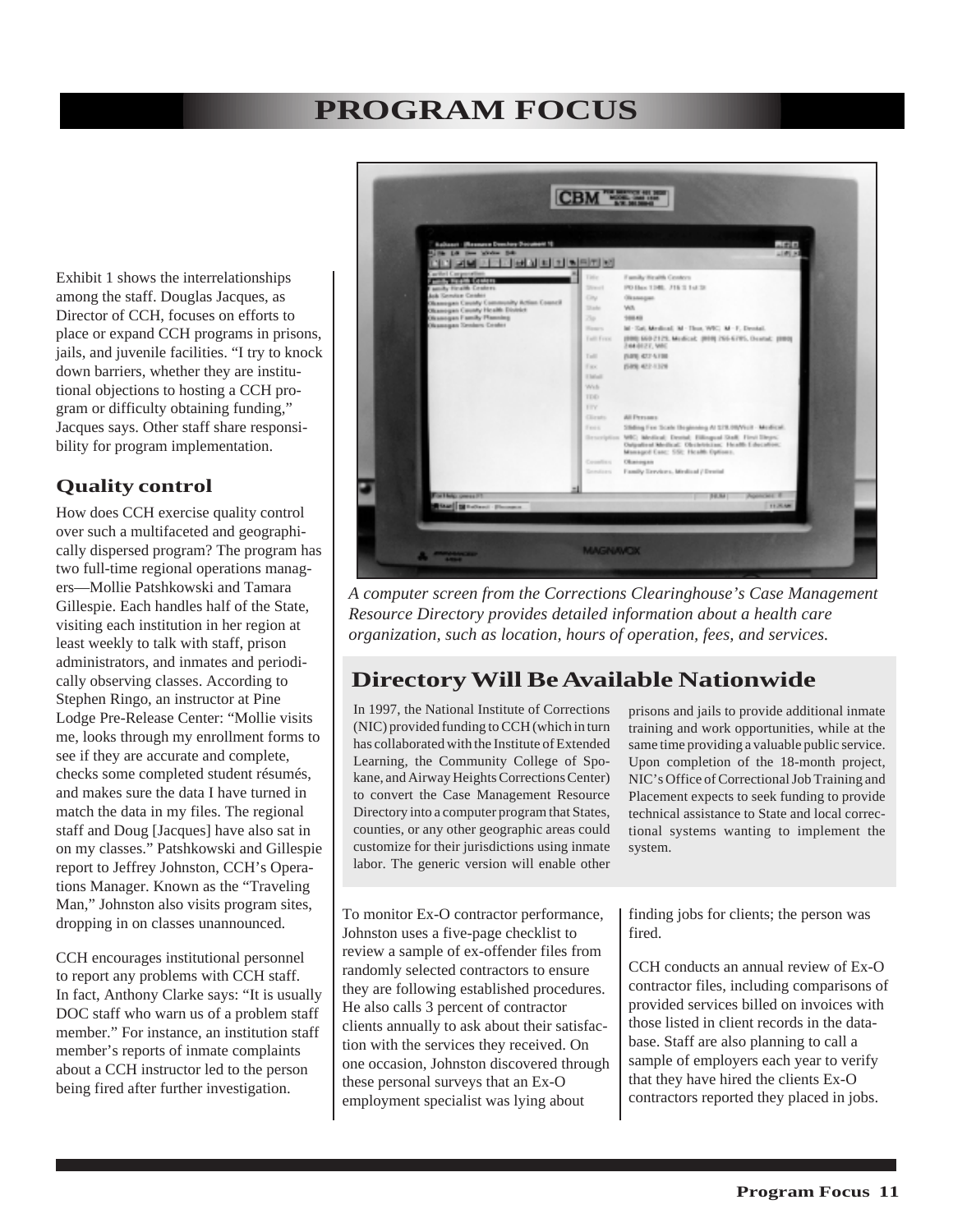CCH's management information system (MIS) also provides quality control. The MIS collects from facilities and Ex-O contractors information on participants' educational level and training entered and completed—including placement in classes or work, services provided, job upgrade information, and 15- and 45-day followup information. Each facility and contractor records the information on forms and sends them in hard copy or electronic version to Airway Heights Corrections Center. Inmate students in the computer laboratory input, aggregate, and report the data. (Inmates themselves developed a system for keeping inmates' names separate from the data to maintain confidentiality.) CCH mails the information each month to the facilities, Ex-O contractors, and the two regional operations managers.

On one occasion, the data showed that placement rates had plummeted at one prison, along with the number of program participants and graduates. As a result, CCH replaced two staff members at the facility with more experienced staff from another facility. The following year's data showed improvement.

#### **Costs**

Exhibit 3 presents funding sources and planned expenditures for CCH's \$3,209,131 budget for 1997–99. The program receives slightly more than half of its funding from the Employment Security Department's Penalty and Interest Fund. Employers who are delinquent in paying their State unemployment insurance taxes pay penalties and interest into the fund. The Department of Social and Health Services provides CCH with \$644,992, but the State legislature mandates that the Juvenile Rehabilitation Administration set aside \$500,000 of this amount for CCH services for juveniles. The Division of Alcohol and Substance Abuse provides the department's remaining \$144,992 for the VOTE program.

In fiscal year 1996–97, CCH spent \$361,500 on the Ex-O contractors. In helping 776 ex-offenders secure jobs, CCH's cost per placement was \$465; with an enrollment of 1,312 ex-offenders, its cost per enrollee was \$276.

#### **Widespread support**

Why has the State legislature been willing to support CCH? According to Ida Ballasiotes, co-chair of the State House of Representatives Criminal Justice and Corrections Committee: "We want to get inmates jobs so they won't come back, so we go to the source that is best able to provide them with job preparation and job search skills—CCH." The legislature's confidence in CCH is based on the program's evaluation data (see "Assessing CCH's Success"), which the committee has requested each year since 1991.

The agencies that fund CCH share this high regard for its services. Jean Stewart, Educational Services Administrator for DOC, says: "CCH staff are the experts in labor market information, so they're in a good position to advise offenders and ex-offenders about jobs, something DOC staff can't do as well. They also have access to JobNet." Joseph Lehman, Secretary of DOC, says:

The Clearinghouse is definitely beneficial to us. In many cases, corrections focuses only on improving offenders' academic and vocational skills—which is important—but we fail to help them establish links to the real world

through employment. These links are critical because they give ex-offenders a stake in the noncriminal, conventional world through the income they earn, the relationships they form, and the recognition they gain through paid, meaningful employment. The Clearinghouse helps inmates with both issues—skills development and work linkages.

Robin Cummings, Chief of Community Services at the Juvenile Rehabilitation Administration, adds: "In an effort to improve the training capacity of our own staff, CCH has trained some of our counselors not only to help our juveniles to become job ready but also to work with employment supervisors in the facilities, like the cooks, to better prepare these juveniles for the marketplace."

#### **Assessing CCH's Success**

CCH managers acknowledge that their program monitoring and evaluation efforts have been inadequate. These weaknesses reflect a publicly stated 10-year policy to use scarce financial resources to provide more services to offenders rather than build a sophisticated MIS and evaluation system. Despite these shortcomings, CCH's commitment to collecting and analyzing program data to the fullest extent possible has resulted in promising evaluation findings.

#### **Promising evaluation results**

In fiscal year 1997–98, at least 3,080 inmates completed a CCH program. More than 80 percent of institutional enrollees completed their CCH programs. CCH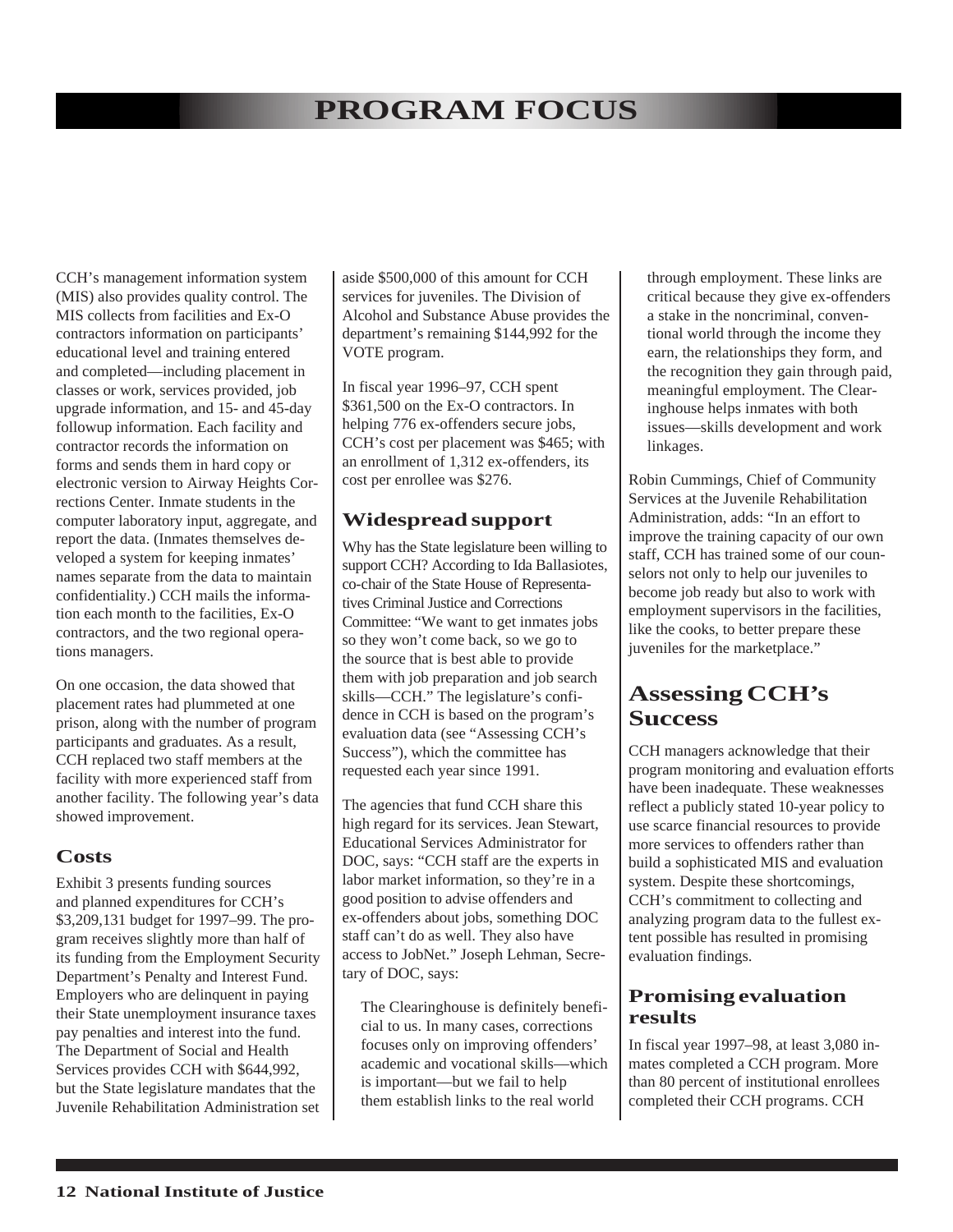

*Stephen Ringo, a Corrections Clearinghouse Employment Specialist at Pine Lodge Pre-Release Center near Spokane, helps a student inmate develop an effective résumé.*

staff also assisted 1,492 inmates in securing Social Security cards, 1,516 in obtaining driver's licenses or other State of Washington identification, and 179 in registering with JobNet.2

CCH and DOC staff in institutions tend to refer inmates who need the most attention to Ex-O contractors, rather than to the Employment Security Job Service Centers. Despite working with the most disadvantaged ex-offenders, Ex-O contractors have consistently exceeded their enrollment and placement performance goals and come close to or exceeded their upgrade goals. For example, in 1996–97, the seven contractors exceeded their enrollment goal by more than 50 percent and exceeded their placement goal by nearly 50 percent. They achieved 90 percent of their upgrade goal.

Exhibit 4 presents the seven Ex-O contractors' achievements from 1989 through 1997. In fiscal year 1996–97, the organizations enrolled 1,312 ex-offenders

(regardless of whether they received CCH services while incarcerated), 59 percent of whom found work. Of these, 99 percent were still employed after 15 days, and 68 percent after 45 days. More than 20 percent of those who found work achieved employment upgrades. The average starting wage for employed clients was approximately \$6.76 an hour; they worked an average of 39 hours per week.

CCH studied 116 representative ex-offenders who were enrolled in the Ex-O program from October 1995 to June 1997 and who had been released or were in work release for a period of 8 to 24 months. While the study was short term and just descriptive, the followup data are encouraging because only two participants were known to have committed new crimes and been reincarcerated.3

The Ex-O program appears to be cost effective. A 1993 study conducted by CCH staff with the assistance of DOC's Office of Research compared the recidivism rates of 500 Ex-O clients who found employment with the historical recidivism rate among all department releasees. (Recidivism—defined as a return to DOC custody—excluded ex-offenders who might have been jailed.) The recidivism rate for the Ex-O clients after 1 year was 3 percent, compared with 10 percent for all releasees; after 5 years, the recidivism rate was 15 percent for the Ex-O clients compared with 30 percent for all releasees.

However, the study did not control for selection bias among the Ex-O clients.

Another study suggests that the VOTE program may reduce recidivism. The Department of Social and Health Services conducted a 15-month followup study of indigent persons served by the State's Alcoholism and Drug Addiction Treatment and Support Act (ADATSA). The study compared clients from three vocational programs: 133 clients who participated in a traditional vocational rehabilitation program for individuals still in treatment; 227 clients who completed treatment and participated in a program that offered vocational rehabilitation services and a motivational and skills workshop; and 398 VOTE clients. The clients from all three programs were compared with 167 ADATSA clients who did not receive vocational services. Comparison cases lived in the same geographic areas served by the three programs and had completed substance abuse treatment. Instead of matching clients demographically, the researchers used multivariate analysis to assess the effects of variables. Up to 15 months after treatment, 24 percent of persons completing the VOTE program were employed (i.e., working at least half time consistently for up to 15 months after receiving treatment and vocational services) compared with 17 and 9 percent of persons involved in the two traditional programs and 9 percent of persons in the comparison group. Longterm employment outcomes were not statistically correlated with work experience, prior welfare status, ethnicity, age, education, or type of drug used. However, selection bias still might have explained some of VOTE's superior performance, because the program screens for the quality of the client's recovery process and, in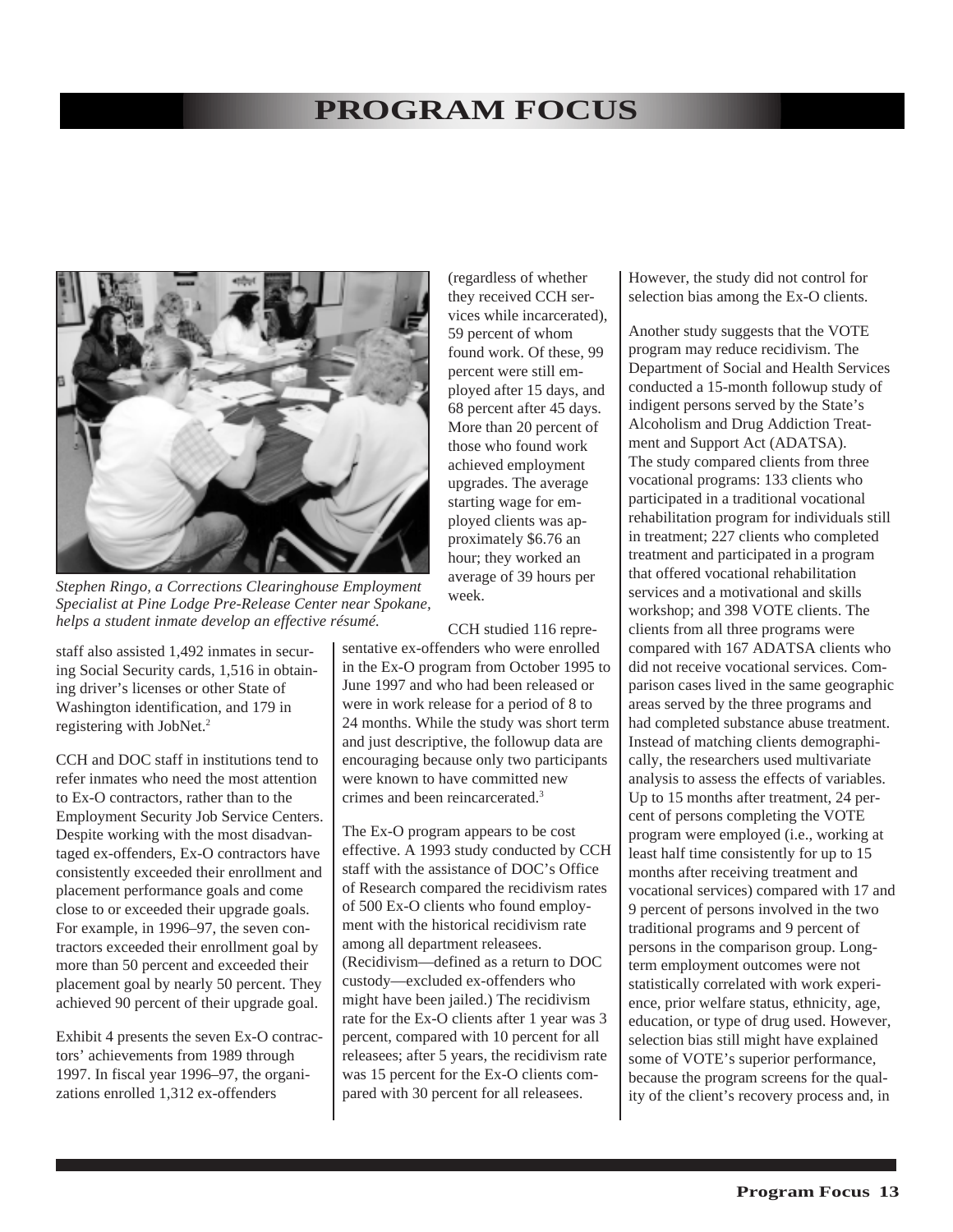#### **Exhibit 3. Corrections Clearinghouse budget, 1997–99**

| <b>Funding Source</b>                                                                                                                                                                                       | <b>How the Money Is Spent</b>                               | <b>Total Allocation</b> |  |  |
|-------------------------------------------------------------------------------------------------------------------------------------------------------------------------------------------------------------|-------------------------------------------------------------|-------------------------|--|--|
| Penalty and Interest Fund Allocation<br>Ι.                                                                                                                                                                  |                                                             |                         |  |  |
| CCH—Coordination, Current Level <sup>a</sup><br>CCH-Career Preparedness <sup>b</sup><br>Ex-Offender Work Orientation Program<br><b>Total Penalty and Interest Funds</b>                                     | \$695,600<br>\$320,600<br>\$781,300                         | \$1,797,500             |  |  |
| II. Department of Corrections Contract Allocation                                                                                                                                                           |                                                             |                         |  |  |
| Tacoma Pre-Release Center<br>Pine Lodge Pre-Release Center<br>Coyote Ridge Corrections Center<br>Airway Heights Corrections Center<br>Washington Corrections Center for Women<br><b>Total DOC Contracts</b> | \$120,563<br>\$62,026<br>\$57,278<br>\$198,377<br>\$ 37,415 | \$475,659               |  |  |
| III. Department of Social and Health Services                                                                                                                                                               |                                                             |                         |  |  |
| Juvenile Rehabilitation Administration<br>Division of Alcohol and Substance Abuse (VOTE)                                                                                                                    |                                                             | \$500,000<br>\$144,992  |  |  |
| IV. Carl Perkins Set-Aside (Corrections Alliance)                                                                                                                                                           |                                                             | \$190,980               |  |  |
| V. Jail Industries Board                                                                                                                                                                                    |                                                             | \$100,000               |  |  |
| <b>Total CCH Allocation</b>                                                                                                                                                                                 |                                                             | \$3,209,131             |  |  |

a. The funds for "CCH—Coordination" pay for CCH central office staff and direct costs (e.g., telephone, travel, duplication).

b. The funds for "CCH—Career Preparedness" are used in part to fund positions for two staff members who provide offender job preparation and search services in a Seattle work release center and a day reporting center. The CCH—Career Preparedness funds also supplement the CCH—Coordination funds to support central office staff salaries and direct costs.

doing so, may select clients who are more likely to succeed in employment in the long term.

#### **Ongoing program weaknesses**

CCH does have weaknesses. Because of a lack of funding, only the Washington Corrections Center for Women and Airway Heights Corrections Center administer an employability intake assessment—the essential starting point for providing a continuum of services. Budget cuts prevented DOC from funding a \$52,000 CCH proposal to hire staff at two DOC reception centers to assess all incoming inmates. Funding limitations also prevent CCH

from providing services in every facility. In addition, there are no Ex-O contractors in nine counties with a total of 20 percent of the State's population; a State House of Representatives bill to award contracts in these counties died in committee. Also, Anthony Clarke and some Ex-O contractor staff agree that problems with the MIS's accuracy and completeness have been found. CCH does not actively contact placed Ex-O clients to check their progress and identify additional support needed—a significant gap in the attempt to provide a continuum of services to ex-offenders.

Of greatest concern, CCH's institution programs are not offered in 8 of the

State's 15 institutions. Jacques says: "The Clearinghouse is in the institutions at the superintendents' discretion—they can choose to have us in or not; we're a guest in the house of corrections." As a result, "the Corrections Clearinghouse is still a work in progress." However, CCH is well entrenched in the Washington Corrections Center for Women and Airway Heights Corrections Center, provides services in every juvenile facility, contributes to the development of jail industries and employment readiness programs, and offers job search assistance to a significant proportion of the State's ex-offenders. Furthermore, CCH is still negotiating to bring its own—and, especially, other agencies'—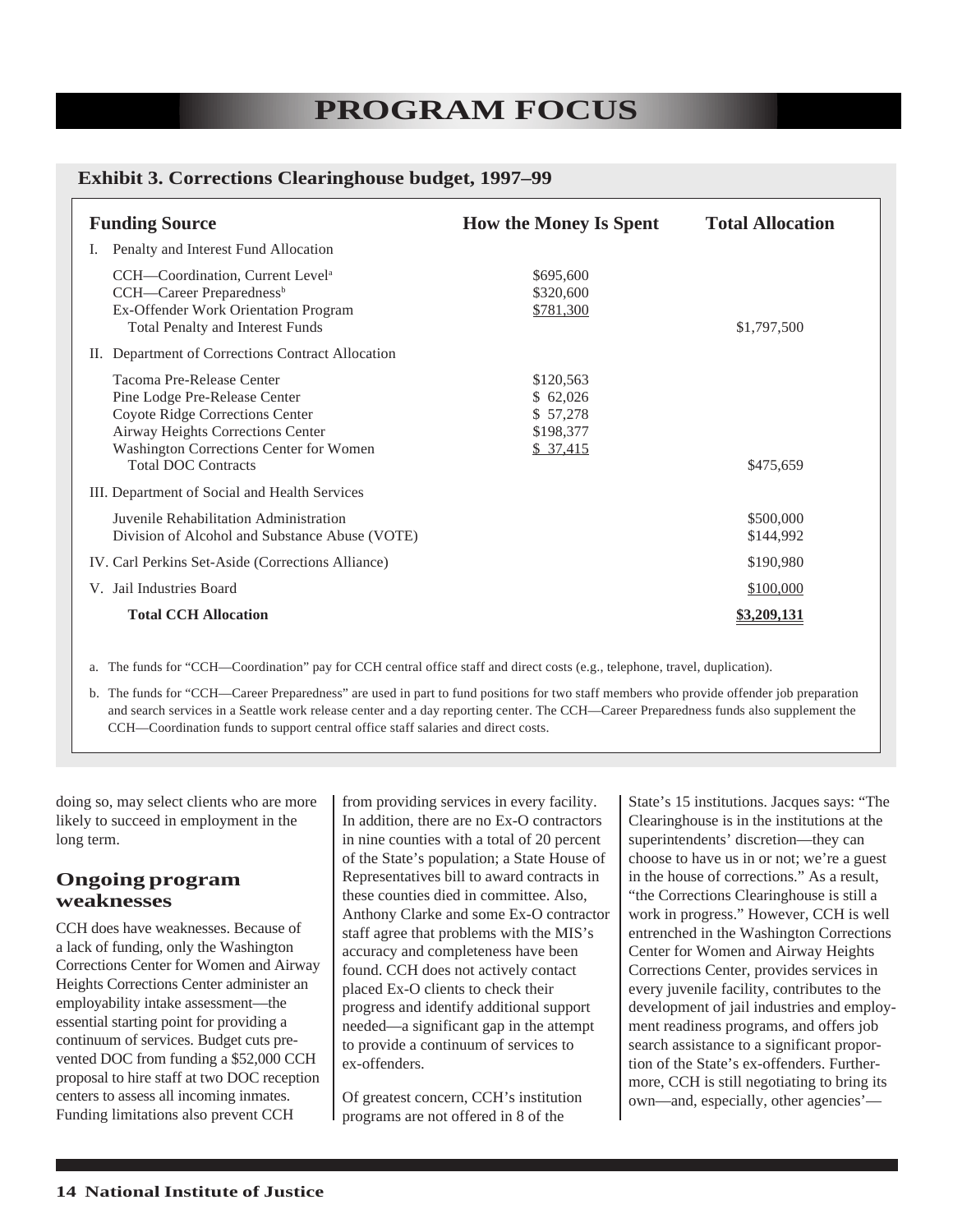

**Exhibit 4. Ex-Offender Work Orientation Program enrollments, placements, and upgrades, 1989–97**

resources into every institution and to assist releasees in every county in Washington. In this regard, Jacques expresses some reluctance about CCH developing too large a staff and "becoming another big State agency." He says: "I would rather see us as a small, streamlined catalyst for change rather than a big division providing 'cookie cutter' employment services in a large State employment department."

### **Replicating the CCH Model**

According to Jacques, there are several keys to a successful CCH-type program:

• Make sure the top clearinghouse administrators know about security and public safety; that is of paramount importance in any program run in a correctional facility.

- Bring every possible participant to the table, even the naysayers, and see how they can become involved.
- Develop a tendency to "go for it": always ask, "Why not?" not "Why?"

Given the multiplicity and geographic dispersion of CCH activities, how can another jurisdiction begin to replicate CCH? According to Jacques: "Begin at the beginning and the end—with assessment and job placement—then move toward the middle." The necessary tasks include the following:

- Administer an employability assessment at the reception unit, ideally with every inmate. Use the results to help the department of corrections decide what training and work programs are needed, to target inmates with inappropriate attitudes toward work for employability training, and to match inmates with appropriate work within the institutions.
- At the other end of the continuum, create immediate results by providing a job placement component through community-based organizations that are already doing similar work.
- Fill in the middle over time with preemployment training and other needed institutional and postrelease activities.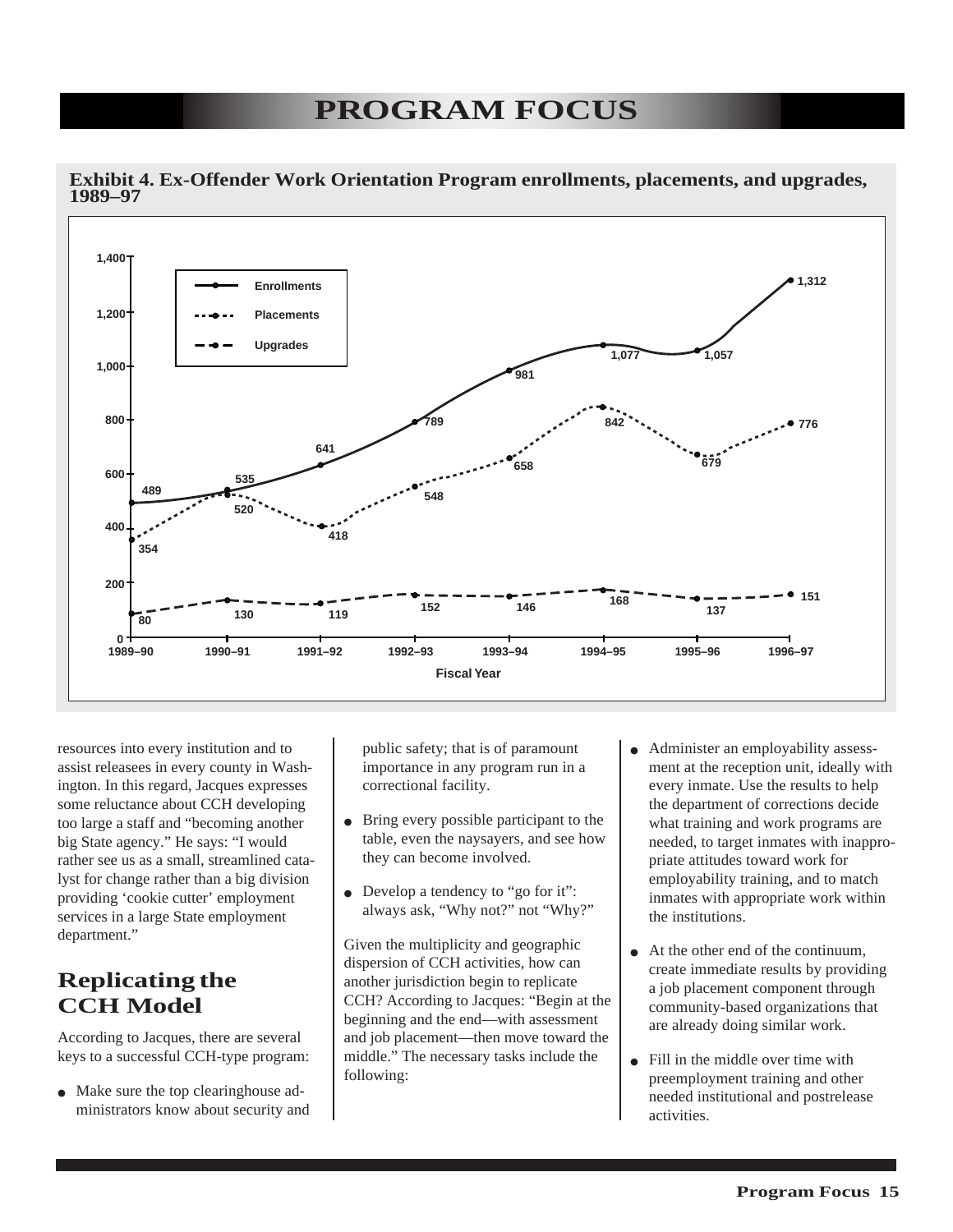Jacques believes that the CCH concept "is replicable anywhere at either the State or local level if you define the concept not as a single program shouldering the entire burden for service delivery but as the idea of helping offenders become employable through any available resources and means."4 (See "Resources for Replicating the Corrections Clearinghouse.") But, Jacques adds:

It takes someone willing to make it his or her mission to link different agencies together to achieve the common goal of reducing recidivism. It also requires collaborators who don't answer, "No," to new ideas but [who] have a frame of mind that instead says, "Why not?" unless they can find a legitimate reason for saying "No."

Among the "yessayers" in Washington State were the DOC Secretary, the Deputy Commissioner of Employment Security, and superintendents of individual DOC facilities. CCH has also been fortunate to deal with legislators who support inmate programming.

"There's nothing unique to Washington State about all this," Jacques continues. "There are talented people in every State with initiative and desire to do this." And while Jacques was fortunate enough to have a background in corrections and employment services, he says: "You could also run a clearinghouse with two people codirecting it—a DOC and [an] Employment Security person." Furthermore, legislators usually can be found in most jurisdictions who have, or can be helped to develop, a keen interest in correctional programming. This has been the case in the States of Delaware and Texas, and Orange County (Orlando), Florida. (See "Related Publications of Interest" and "The Corrections Clearinghouse in Context.")

#### **Related Publications of Interest**

The National Institute of Justice (NIJ) and the National Institute of Corrections (NIC) of the U.S. Department of Justice, as well as the U.S. Department of Education Office of Correctional Education (OCE), have individually and jointly sponsored the following publications that may be of interest to employment and corrections professionals who are involved in offender job training, placement, and retention. For a free copy of these publications, write the National Criminal Justice Reference Service (NCJRS) at Box 6000, Rockville, MD 20849–6000. You may also call NCJRS at 800–851–3420 or send an e-mail to askncjrs@ncjrs.org.

*Work in American Prisons: Joint Ventures With the Private Sector*, Program Focus, 1995 (NCJ 156215).

*Project Re-Enterprise: A Texas Program*, Program Focus, 1996 (NCJ 161448).

*Work Release: Recidivism and Corrections Costs in Washington State*, Research in Brief, 1996 (NCJ 163706).

*Labor Markets, Employment, and Crime*, Research in Progress Preview, 1997 (FS 000166).

*The Orange County, Florida, Jail Educational and Vocational Programs*, Program Focus, 1997 (NCJ 166820).

*Successful Job Placement for Ex-Offenders: The Center for Employment Opportunities*, Program Focus, 1998 (NCJ 168102).

*Texas' Project RIO (Re-Integration of Offenders)*, Program Focus, 1998 (NCJ 168637).

*Chicago's Safer Foundation: A Road Back for Ex-Offenders*, Program Focus, 1998 (NCJ 167575).

*The Delaware Department of Correction Life Skills Program*, Program Focus, 1998 (NCJ 169589).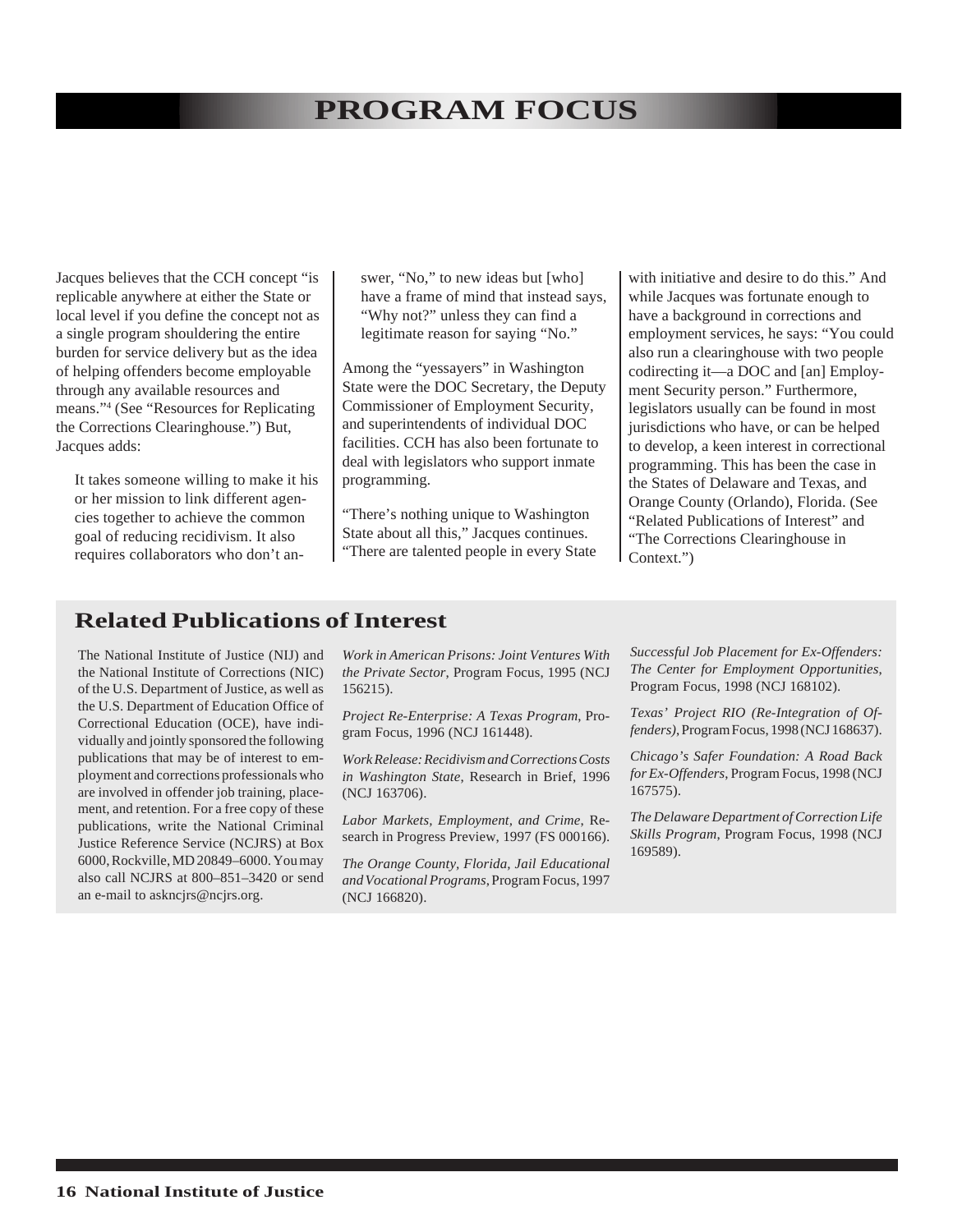#### **The Corrections Clearinghouse in Context**

The Corrections Clearinghouse (CCH) provides services both within institutions—job preparation courses—and after release—job search assistance. What evidence is there that either of these approaches reduces recidivism?

#### **Institutional education programs**

A large number of studies have examined whether educational programs for inmates some of which include job preparation components—reduce recidivism. However, most of these studies have been inconclusive because of methodological weaknesses, such as use of small samples, short postrelease followup periods, failure to assign inmates randomly to treatment and control groups, and inadequate statistical tests to ensure that the findings did not occur by chance. As a result, the researchers could not prove that the reason the inmates did not commit new crimes was because the programs changed the inmates' behavior. Inmates who enrolled in the programs may have been so highly motivated to succeed that most of them would not have reoffended even if they had not participated in the programs.<sup>a</sup>

Nevertheless, several studies that were more methodologically sound suggest that at least some educational programs may reduce recidivism for some inmates:

- A study of Federal inmates that attempted to control for selection bias found that inmates who participated in prison education programs were less likely to reoffend.<sup>b</sup>
- A study of Wisconsin inmates concluded that prison education programs are cost effective because they reduce recidivism or increase the time period before releasees return to prison. $c$
- A review of seven recidivism studies that used control groups, statistical controls, and tests of significance reported that

three of the studies found no relationship between participation in institutional education programs and recidivism, but four showed strong relationships.<sup>d</sup>

The U.S. Department of Education Office of Correctional Education and the Correctional Education Association are working jointly on a project that is examining the impact of correctional education on recidivism rates. This 30 month study's sample includes every person scheduled to leave three State correctional systems (Maryland, Minnesota, and Ohio) over the course of several weeks. Each State will randomly select 1,000 inmates who are within 3 months of release, regardless of whether they participated in educational programming, to compare the postrelease success of those who participated with those who did not.

The project will consist of two data collection phases:

- The first phase will include giving the Test of Adult Basic Education (TABE) to each member of the cohort as a means of establishing academic competencies. This testing will be followed by surveys of each member of the cohort regarding his or her personal characteristics, family situation, education experiences, and involvement in drug and alcohol treatment.
- The second phase of data collection will involve searches of local, State, and national crime information databases for rearrest and reincarceration rates. This phase will include surveys of probation and parole staff to determine the success rate of a sample of the study participants in obtaining and retaining employment.

#### **Job placement**

Most evaluations of programs designed to reduce recidivism through job placement have also had methodological weaknesses.<sup>e</sup> Studies with adequate designs have not usually found that ex-offenders who find jobs are less likely than other offenders to commit new crimes. For example, a controlled experiment at 16 Job Training Partnership Act (JTPA) sites failed to find evidence of positive effects on subsequent arrests for out-of-school youths with arrest records.<sup>f</sup>

By contrast, a study of the use of income supplements,<sup>g</sup> as well as other research, found that ex-offenders with jobs tend to commit fewer crimes than ex-offenders without jobs, and those with higher earnings commit fewer crimes than those with lower earnings. Furthermore, a 1992 study of Project RIO (Re-Integration of Offenders),<sup>h</sup> a statewide program run by the Texas Workforce Commission that provides job placement services to more than 15,000 parolees each year, found that during the year after release only 48 percent of high-risk RIO participants were rearrested, compared with 57 percent of nonprogram high-risk parolees; 23 percent of the RIO participants were reincarcerated, compared with 38 percent of non-RIO parolees. Although parolees in the study were not assigned randomly to control and treatment groups, the two groups of ex-offenders studied had similar demographic characteristics and risks of reoffending.

#### **Related research**

The National Center on Addiction and Substance Abuse (CASA) at Columbia University has developed the Opportunity to Succeed (OPTS) program, which is designed to reduce substance abuse relapse and criminal recidivism by providing comprehensive aftercare services to felony offenders with histories of alcohol and drug offenses. Aftercare services include mandatory treatment, employability training, placement in drug-free housing, family intervention services, and medical and mental health services.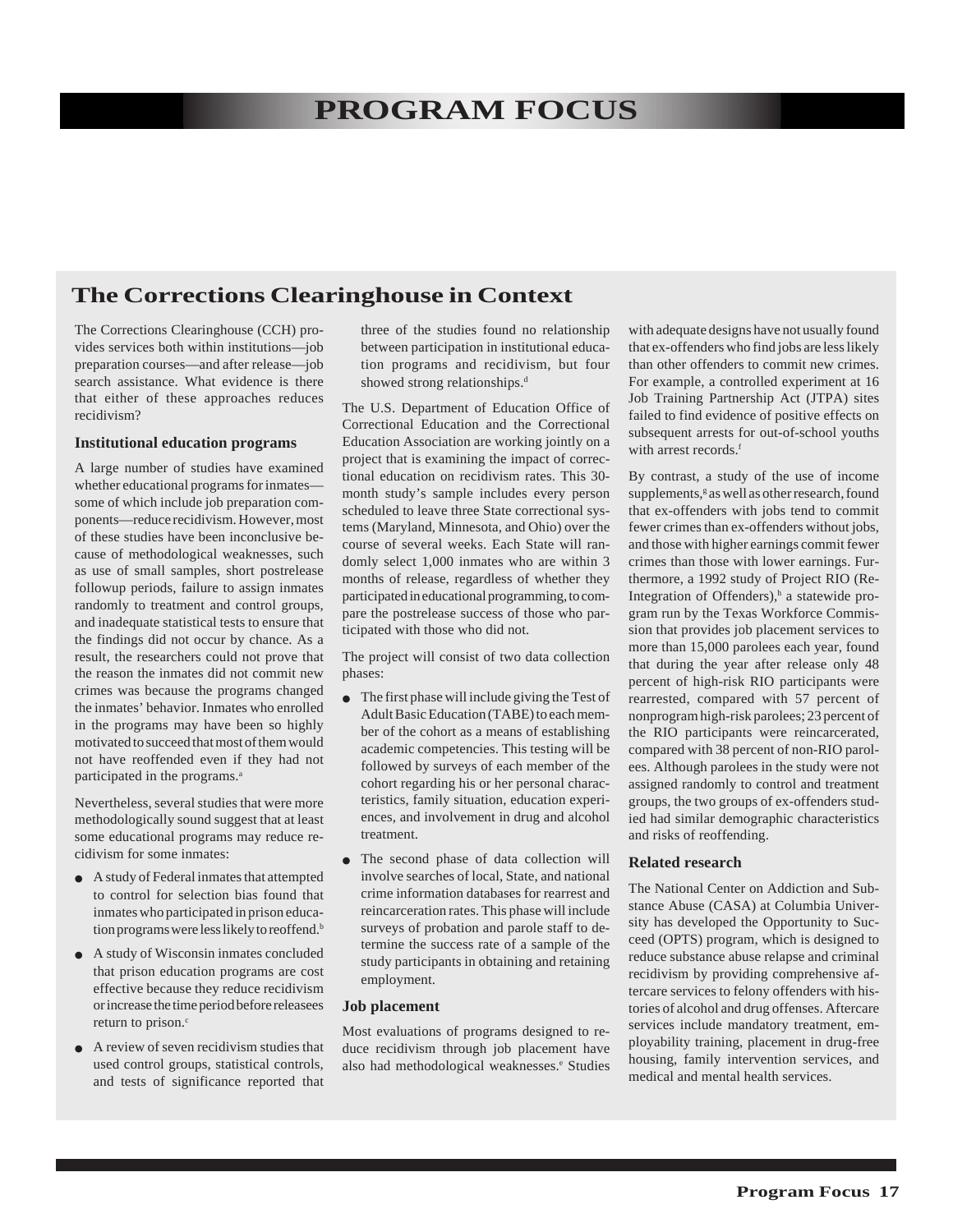The Robert Wood Johnson Foundation has funded five OPTS demonstration programs and, with the National Institute of Justice (NIJ), has provided funding to The Urban Institute to evaluate the program's effectiveness. The OPTS evaluation collected selfreported information from a sample of 398 substance abusing felony offenders who had been randomly assigned to either OPTS or routine supervision (standard services typically associated with probation and parole). A preliminary analysis of 261 cases (139 OPTS clients and 122 routine supervision cases) resulted in the following statistically significant findings:

- Eighty-two percent of the OPTS group, compared with 73 percent of the routine supervision group, had a full-time job during their first year of community-based supervision.
- OPTS clients were employed full time for an average of 6.4 months during their first year, compared with 5.1 months for the routine supervision group.
- More OPTS clients than persons in routine supervision reported improvements in their ability to identify job openings, complete job applications, and successfully interview. More also reported improvements in job-related behavior, such as consistently arriving on time for work and receiving positive reviews or increased responsibilities because they were doing a good job.<sup>i</sup>

Two carefully designed evaluations of Washington State's work release program, both sponsored by NIJ and conducted between 1991 and 1994, found that the program did not reduce offender recidivism. However, the program achieved its most important goal preparing inmates for final release and facilitating their successful transition to the community. While in the program, most of these inmates maintained employment, reconnected with their local communities, paid for their room and board, and remained drug free. Furthermore, the program did not cost the State more than if the releasees had remained in prison.<sup>j</sup>

#### **Notes**

a. There are several reviews of the available research. For example, see Bushway, S., and P. Reuter, "Labor Markets and Crime Risk Factors," in *Preventing Crime: What Works, What Doesn't, What's Promising*, ed. L. Sherman, D. Gottfredson, D. MacKenzie, J. Eck, P. Reuter, and S. Bushway, Washington, D.C.: U.S. Department of Justice, Office of Justice Programs, 1997, NCJ 165366; Flanagan, T.J., "Prison Education Research Project Final Report," Huntsville, Texas: Sam Houston State University, 1994; and Office of Correctional Education, "Recidivism Study Summaries," Washington, D.C.: U.S. Department of Education, n.d.

b. Harer, M.D., "Recidivism Among Federal Prison Releasees in 1987: A Preliminary Report," unpublished paper, Washington, D.C.: U.S. Department of Justice, Federal Bureau of Prisons, Office of Research and Evaluation, March 1994.

c. Piehl, A.M., "Learning While Doing Time," unpublished paper, Cambridge, Massachusetts: Harvard University, John F. Kennedy School of Government, April 1994. See also Adams, K., K.J. Bennett, T.J. Flanagan, J.W. Marquart, S. Cuvelier, E.J. Fritsch, J. Gerber, D.R. Longmire, and V.S. Burton, Jr., "Large-Scale Multidimensional Test of the Effect of Prison Education

Programs on Offenders' Behavior," *Prison Journal* 74(4) (1994): 433–449; Gerber, J., and E.J. Fritsch, "Adult Academic and Vocational Correctional Education Programs: A Review of Recent Research," *Journal of Offender Rehabilitation* 22(1/2) (1995): 119– 142; and Flanagan, *Prison Education Research Project Final Report*.

d. Gerber and Fritsch, "Adult Academic and Vocational Correctional Education Programs: A Review of Recent Research."

e. Sherman et al., *Preventing Crime: What Works, What Doesn't, What's Promising*.

f. Bloom, H., L.O. Orr, G. Cave, S.H. Bell, F. Doolittle, and W. Lin, "The National JTPA Study: Overview: Impacts, Benefits and Costs of Title II–A," Cambridge, Massachusetts: Abt Associates Inc., 1994.

g. Berk, R.A., J.J. Lenihan, and R.H. Rossi, "Crime and Poverty: Some Experimental Evidence from Ex-Offenders," *American Sociological Review* 45 (1980): 766–786.

h. Menon, R., C. Blakely, D. Carmichael, and L. Silver, *An Evaluation of Project RIO Outcomes: An Evaluation Report*, College Station, Texas: Texas A&M University, Public Policy Resources Laboratory, July 1992.

i. Rossman, S., S. Sridharan, and G. Buck, "The Impact of the Opportunity to Succeed Program on Employment Success," *National Institute of Justice Journal* 236 (1998):  $14 - 20$ .

j. Turner, S., and J. Petersilia, *Work Release: Recidivism and Corrections Costs in Washington State*, Research in Brief, Washington, D.C.: U.S. Department of Justice, National Institute of Justice, 1996, NCJ 163706.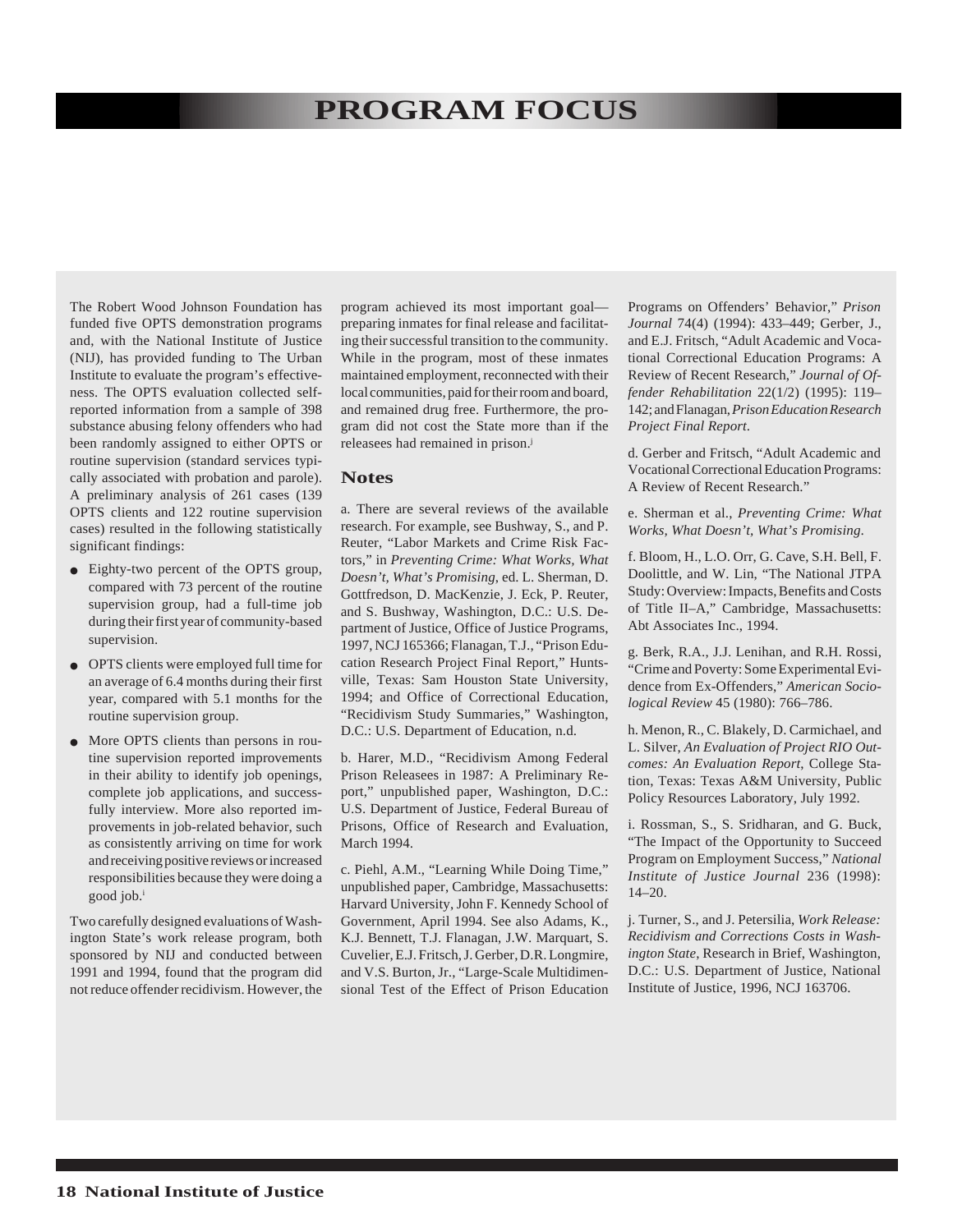#### **Resources for Replicating the Corrections Clearinghouse**

For program literature describing the **Corrections Clearinghouse** and telephone consultation regarding how to replicate the program, contact:

Douglas Jacques **Director** Corrections Clearinghouse Washington State Employment Security Department 605 Woodland Square Loop S.E. P.O. Box 9046 Olympia, WA 98507–9046 Telephone: 360–438–4060 Fax: 360–438–3216

The **National Institute of Justice (NIJ)** is the principal research, evaluation, and development agency of the U.S. Department of Justice. For information about NIJ's efforts in corrections, program development, and corporate partnership development, contact:

Development Division National Institute of Justice 810 Seventh Street N.W. Washington, DC 20531 Telephone: 202–514–6686 Fax: 202–307–6256

Visit NIJ's Web site (www.ojp.usdoj.gov/nij) for the latest information on NIJ research, programs, and grant opportunities.

NIJ established the **National Criminal Justice Reference Service (NCJRS)** in 1972 to serve as a national and international clearinghouse for the exchange of criminal justice information. For more information about topical searches, bibliographies, custom searches, and other available services, contact:

**NCJRS** P.O. Box 6000 Rockville, MD 20849–6000

Telephone: 800–851–3420 (8:30 a.m. to 7 p.m. Eastern Standard Time, Monday through Friday)

For specific criminal justice questions or requests via the Internet, send an e-mail message to askncjrs@ncjrs.org.

The **National Institute of Corrections (NIC)** offers literature searches and free technical assistance on inmate programming. For more information, contact:

NIC Information Center National Institute of Corrections 1960 Industrial Circle, Suite A Longmont, CO 80501 Telephone: 800–877–1461

The **Office of Correctional Job Training and Placement** within NIC was created in March 1995 to:

- Cooperate with and coordinate the efforts of other Federal agencies in the areas of job training and placement.
- Collect and disseminate information on offender job training and placement programs, accomplishments, and employment outcomes.
- Provide training to develop staff competencies in working with offenders and ex-offenders.
- Provide technical assistance to State and local training and employment agencies.

For more information, contact:

John Moore Coordinator Office of Correctional Job Training and Placement National Institute of Corrections 320 First Street N.W. Washington, DC 20534 Telephone: 800–995–6423, Ext. 147

The **Office of Correctional Education (OCE)** within the U.S. Department of Education was created by Congress in 1991 to provide technical assistance, grant funding, and research data to the corrections and correctional education fields. To speak with a program specialist or be placed on OCE's mailing list to receive grant

announcements, OCE's quarterly newsletter, and other publications, contact:

Office of Correctional Education Office of Vocational and Adult Education U.S. Department of Education 400 Maryland Avenue S.W. MES 4529 Washington, DC 20202–7242 Telephone: 202–205–5621 Fax: 202–401–2615 URL: http://www.ed.gov/offices/OVAE/ **OCE** 

The **Correctional Education Association (CEA)** is affiliated with the American Correctional Association as an international professional organization serving education program needs within the field of corrections. Membership includes teachers and other community corrections programs. Members receive quarterly journals and newsletters, an annual directory, and a yearbook. Annual conferences are held in each of CEA's nine regions and many of its State chapters. One of the regions hosts an international conference that features a variety of workshops regarding successful strategies. For more information, call 301–918–1915.

The **National Association of Workforce Development Professionals** is the membership organization that represents all individuals involved in workforce development. Workforce development professionals assist individuals in identifying, attaining, and maintaining employment and self-sufficiency. For more information, contact:

C. Paul Mendez Executive Director National Association of Workforce Development Professionals 1620 Eye Street N.W. Washington, DC 20006–4005 Telephone: 202–887–6120 Fax: 202–887–8216 E-mail: nawdp@aol.com